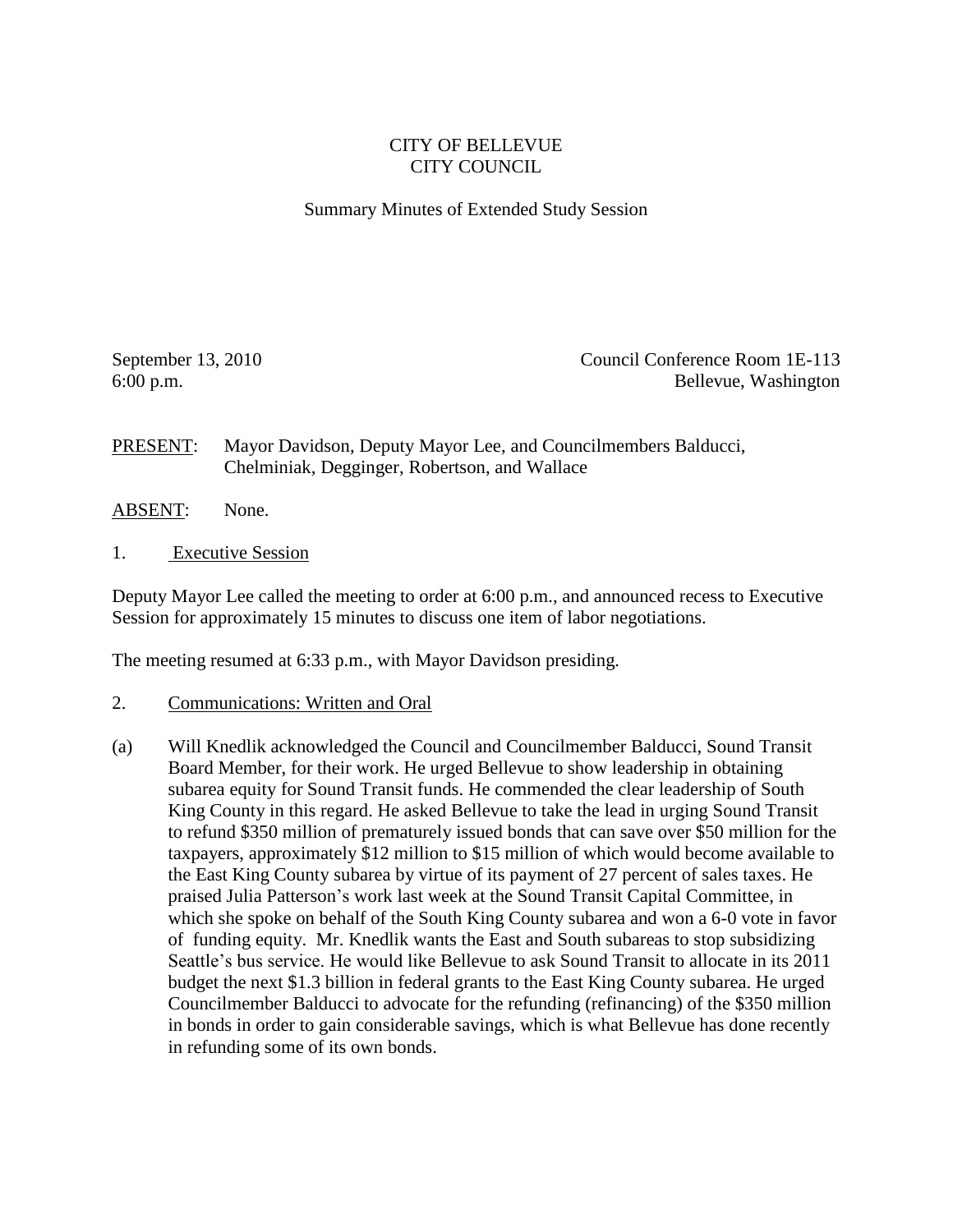- b) Martin Paquette, a resident of the South Enatai neighborhood, said he is in favor of the B2 routings for the Sound Transit East Link project. He expressed concern about continued study of the B7 alternative, noting that the City has spent a considerable amount of money on additional studies already. He noted that the B7 will be studied further during Sound Transit's ongoing review process. He expressed concern with recent proposals involving new Park and Ride alternatives, which appear to be difficult and include condemning properties. As a separate issue, Mr. Paquette expressed concern about cell phone towers. He said that some of his neighbors asked him to encourage the City to develop policies for the siting of cell phone towers.
- (c) Gary Ritner, Brookshire Condominiums, expressed concern about an email he received today indicating that the Council is planning to allocate more money for the continued study of the B7 alignment. He noted that the Sound Transit Board voted 18-0 in favor of conducting extensive work on the B2 alignment. He feels that instead of spending more money on the B7, the City should use the funds for public safety or another function.
- (d) Leslie Lloyd, Bellevue Downtown Association (BDA), spoke about the downtown light rail tunnel. Noting that Bellevue voters supported light rail, Ms. Lloyd said the BDA wants to be sure that it connects in the best place possible, which is a downtown tunnel alignment. She supports minimizing impacts to neighborhoods but understands that some impacts are inevitable. She is concerned that if the Council continues to study the B7 option, Sound Transit might interpret this as the City stepping back from its commitment to contributing toward funding the tunnel. She is concerned that the community will then end up with an at-grade alignment through downtown Bellevue. The BDA needs and wants light rail in order to connect to the region, and the BDA wants to avoid costly litigation.
- 3. Study Session
	- (a) Council Business and New Initiatives

Councilmember Robertson attended a meeting of the Puget Sound Regional Council (PSRC) Growth Management Planning Board. Councilmember Robertson reminded staff that she had asked for more information about the ten-year tax holiday that Seattle has enjoyed. She would also like staff's perspective on Mr. Knedlik's information regarding the \$350 million in prematurely issued bonds and Sound Transit subarea equity.

Councilmember Balducci stated her understanding that typically Council Business is reported during the Regular Sessions, while new initiatives are introduced during Study or Extended Study Sessions.

Mayor Davidson noted that he wanted to mention the opening last weekend of the new Lake Hills Library, which is a wonderful facility at the Lake Hills Shopping Center.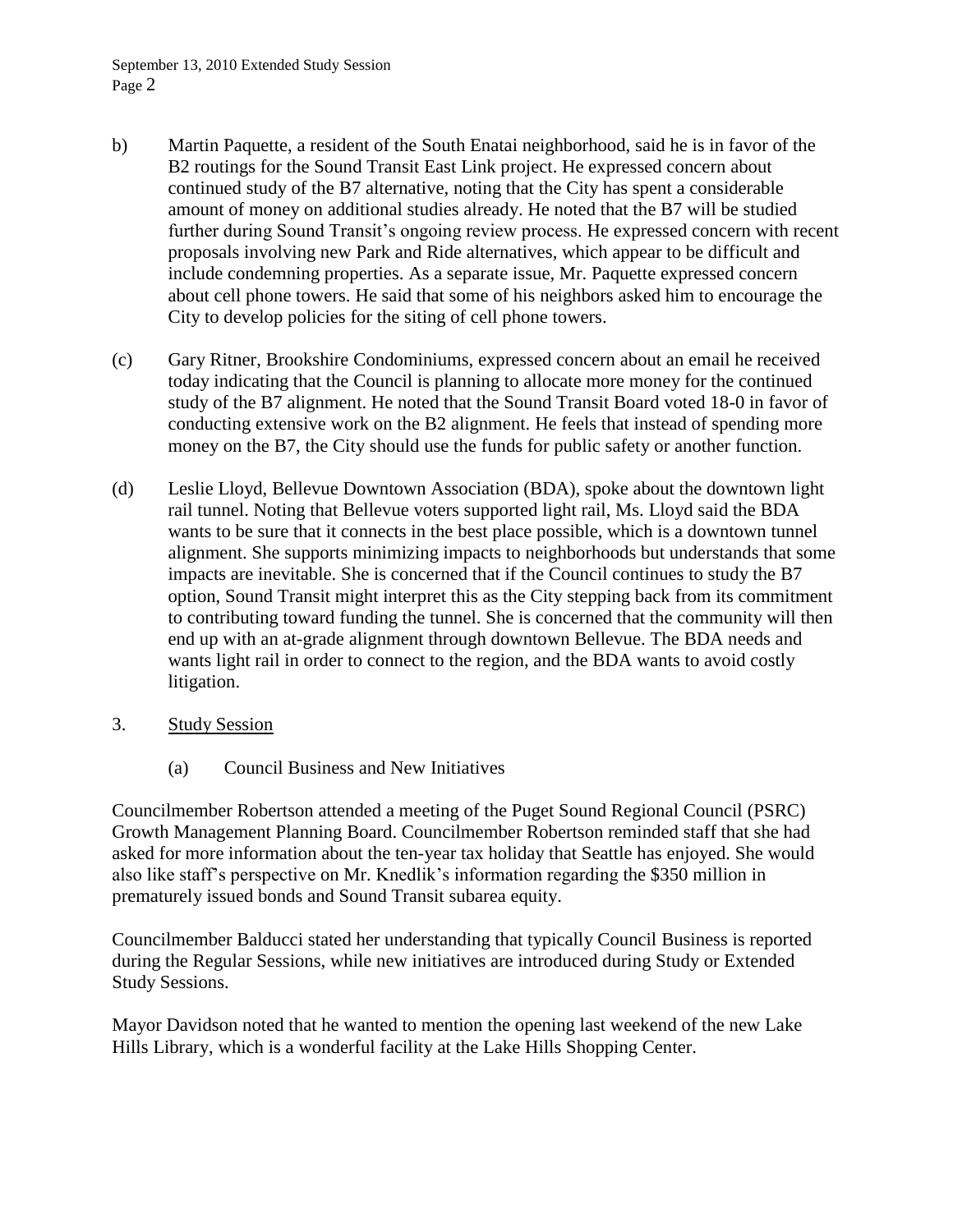Councilmember Balducci noted the City's involvement in encouraging and facilitating the redevelopment of the shopping center.

City Manager Steve Sarkozy recalled that the City and Council worked with the developer and neighborhood for a number of years to design a project that will serve the needs of residents and contribute to the future success of the center.

Councilmember Degginger commented that it took a great deal of time and effort, and several plans for the center before a consensus was achieved.

Councilmember Chelminiak recalled that the City was taken to the Growth Management Hearings Board on the shopping center project. He is pleased that forward thinking prevailed, and that the project will be an asset to the area.

Deputy Mayor Lee congratulated the East Bellevue community for its involvement in the project planning effort, and for working together with the City and developer to resolve issues.

(b) Management Brief on Draft Resolution for sale of Limited Tax General Obligation (LTGO) Refunding Bonds at a Special Meeting on September 14.

Mr. Sarkozy recalled that on July 19, the Council adopted Ordinance No. 5954 authorizing the issuance and sale of Limited Tax General Obligation (LTGO) refunding bonds in an amount not to exceed \$13.7 million. The City recently completed a state audit in which there were no findings of concern, and the City retains its AAA bond rating. A Special Meeting is scheduled for tomorrow, September 14, to take action on the bond sale and final pricing.

Arnaz Bharucha. Treasury Manager, explained that the City will achieve significant savings by refunding the 1998 Marina bonds and the 2002 BCCA bonds. In July, staff estimated a combined net present value savings of approximately \$876,000. Today, based on pre-pricing information, the City has been informed that the savings will be nearly \$1.6 million. Regarding the state audit, Ms. Bharucha noted that only two larger cities other than Bellevue, Federal Way and Kent, completed the audit with no findings.

Mayor Davidson noted that the Special Meeting is scheduled for 2:00 p.m. on September 14.

Responding to Councilmember Wallace, Investment and Debt Manager Zemed Yitref said the bond rating agencies do not provide a specific threshold for maintaining the high ratings. They do take reserve levels into consideration, and noted that the City's reserve levels have gone down slightly. However, Bellevue's debt is lower than similar sized cities.

(c) Summary Report on the Formation Analysis (Phase II) for the Proposed Wilburton Connections Local Improvement District (LID)

Mr. Sarkozy opened discussion regarding the formation analysis related to the proposed Wilburton Connections Local Improvement District.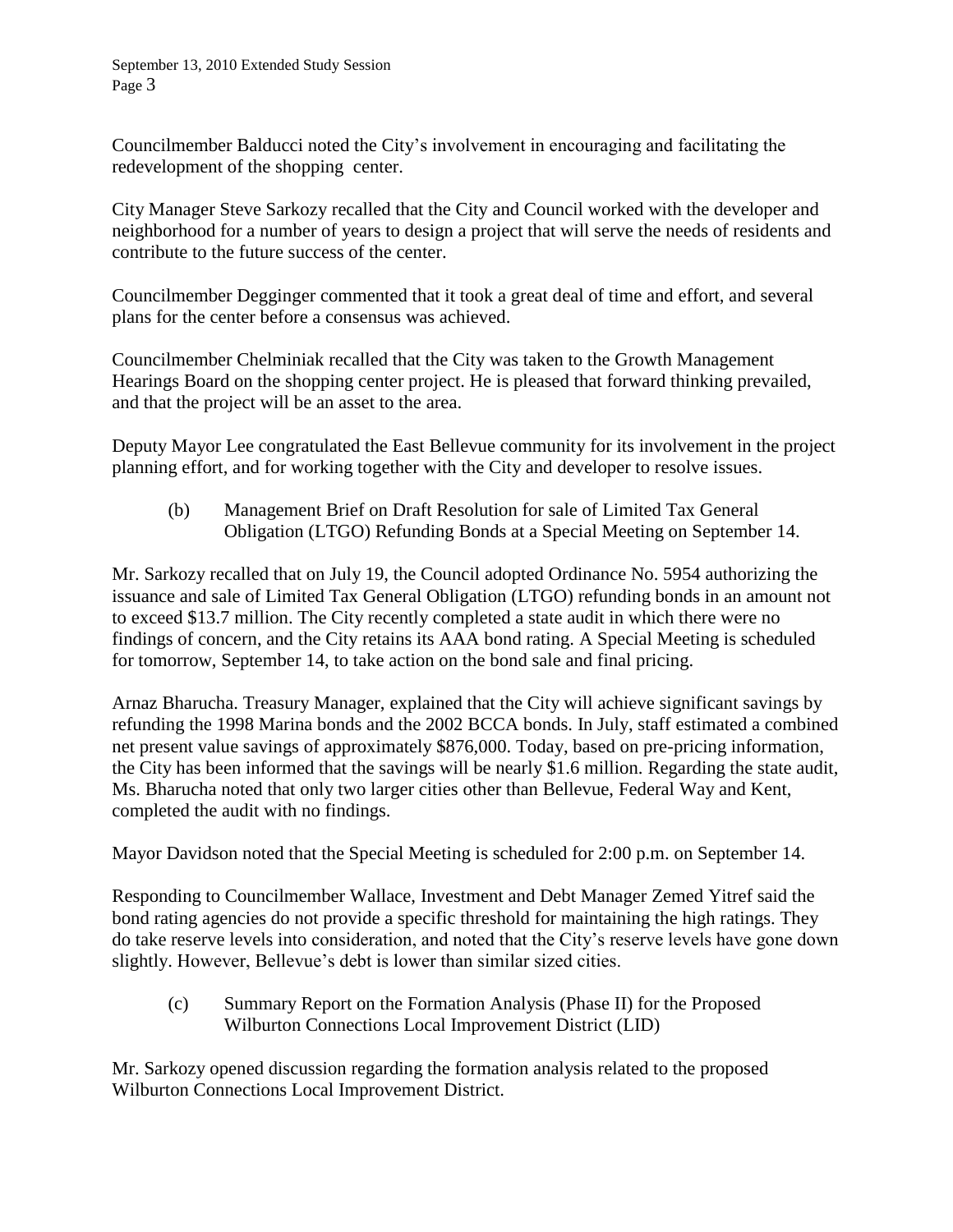Councilmember Degginger recused himself from participating in Council discussions on this matter, noting the involvement of his law firm on behalf of Home Depot. Councilmember Degginger left the table at 7:03 p.m.

Transportation Director Goran Sparrman introduced Eric Miller, Dan Stroh, Nancy LaCombe, Jen Benn and Monica Buck, all City staff, and consultant, Bob Macaulay. He explained that the purpose of creating the Wilburton Connections LID is to fund transportation projects identified in the Mobility and Infrastructure Initiative. He noted that this is the first time in 20 years that the City has considered the creation of a local improvement district, and a number of staff members have been involved in the project. The proposal responds to unprecedented growth in downtown Bellevue, the potential for expanded development within the Wilburton commercial district, and planned growth in the Bel-Red area. Mobility and Infrastructure Initiative projects include the extension of NE  $4<sup>th</sup>$  Street, the extension of NE  $6<sup>th</sup>$  Street, improvements to  $120<sup>th</sup>$  Avenue NE, and the NE  $15<sup>th</sup>/16<sup>th</sup>$  corridor project.

Mr. Sparrman said staff is seeking Council direction to prepare a final Resolution of Intent to form the Wilburton Connections LID for Council action on September 20. This Resolution initiates the process of considering an LID, but does not authorize its formation. Mr. Sparrman noted that the projects significantly reduce congestion and delays on NE  $8<sup>th</sup>$  Street, especially at the intersection of  $116<sup>th</sup>$  Avenue NE.

Mr. Sparrman reviewed the Mobility and Infrastructure Initiative finance plan, which was approved by the Council on January 20, 2009. The plan assumes LID revenue of approximately \$56 million over a 10-year period. Mr. Sparrman provided an update on the status of the NE  $4<sup>th</sup>$ Street and  $120<sup>th</sup>$  Avenue NE projects. Total costs are \$47.5 million, and there is a funding gap of \$26 million.

Eric Miller, Capital Programming Manager, explained that LIDs are a method of financing capital improvements that provide a special benefit to parcels in a defined district. They can be created through property owner petition or a Council-initiated Resolution. The formation process is defined in state law, and Chapter 15.04 of the Bellevue City Code adopts the state process.

Mr. Miller reviewed the proposed 2010 LID formation timeline. Should the Council direct staff to proceed with the LID process, the next key step is the Public Hearing in October. Mr. Miller reviewed the community engagement process which includes an open house on May 25, 2011; presentation of the property owner/tenant LID feasibility study on July 20; and presentation of the formation study on September 15.

Mr. Miller noted that staff is nearing the end of the design phase for the  $120<sup>th</sup>$  Avenue NE project, which is scheduled to be completed in October. This is followed by the right-of-way phase, and ultimately advertising for construction late in the first quarter of 2011. Federal grant funds for the 120<sup>th</sup> Avenue NE project encourage moving forward as quickly as possible. Design is approaching the 60-percent level for NE  $4<sup>th</sup>$  Street, and the grant obligation deadline for this project is April 2011.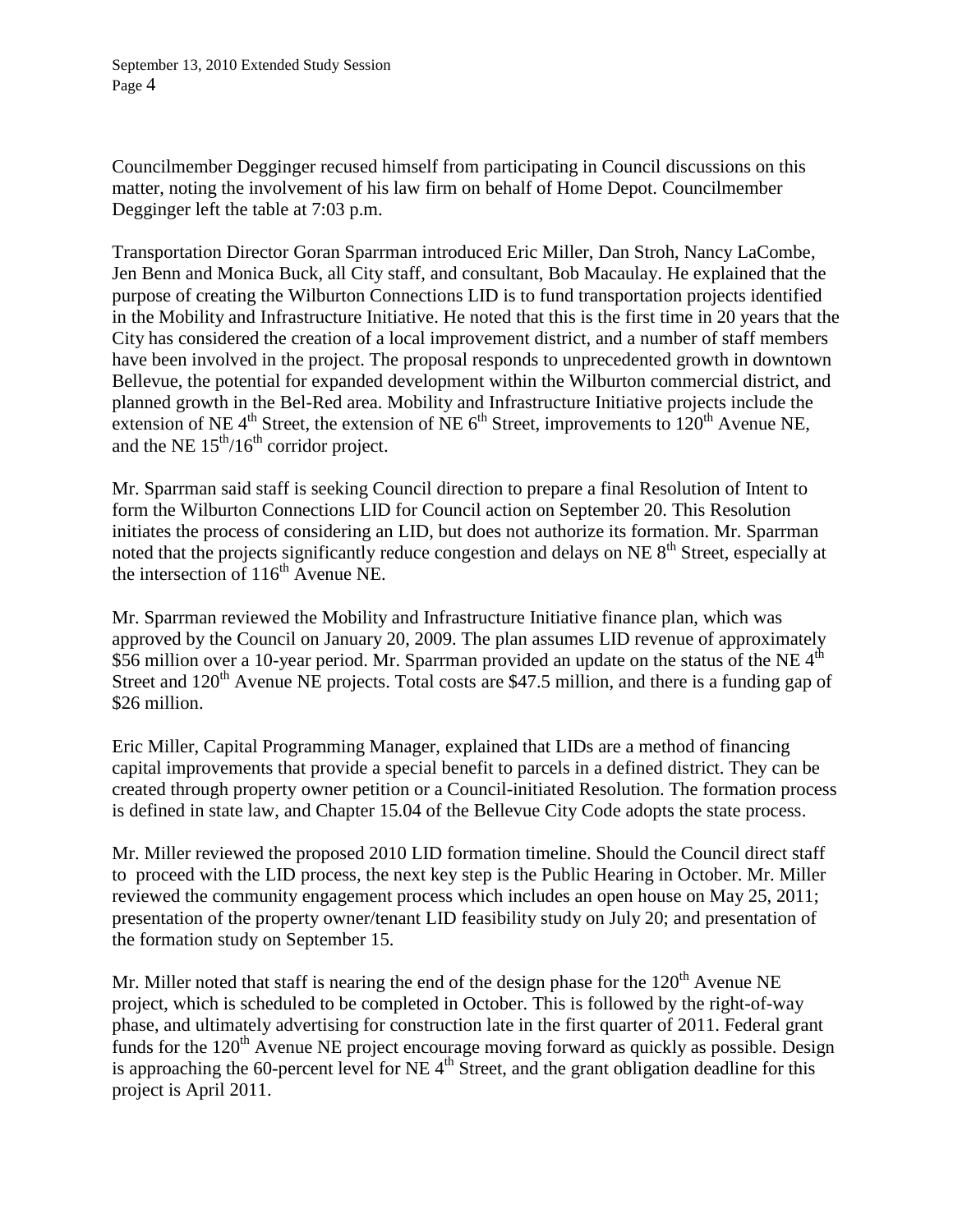Mr. Miller described the special benefit analysis to date as well as the determination of the LID boundary. He described the special benefit methodology, noting that the total estimated special benefit for the proposed Wilburton Connections LID is \$13.5 million. The special benefit study analyzed 111 parcels, and the proposed LID boundary includes 83 parcels. Staff recommends using special benefit assessments based on 75 percent of the special benefit to the parcels.

Dan Stroh, Interim Director of Planning and Community Development, described the relationship of the NE  $4<sup>th</sup>$  Street/120<sup>th</sup> Avenue NE LID to the new, 2011-2017, Capital Investment Program (CIP). In following up on the Council's August 4 budget workshop, the recommendations of the CIP Panel/Leadership Team members would blend the base CIP Plan and Mobility and Infrastructure Initiative plan. The panel's recommendations would fully fund the remainder of the NE  $4<sup>th</sup>$  Street extension and Segment 1 of  $120<sup>th</sup>$  Avenue NE, which are the highest priority projects.

Total 2011-2017 CIP revenue is estimated at \$350 million, which includes approximately \$6 million for NE  $4<sup>th</sup>$  Street and 120<sup>th</sup> Avenue NE. Total revenue included an assumption of \$3.7 million from the Public Works Trust Fund loan, which staff learned last week is not funded in the CIP Plan. Mr. Stroh reviewed the list of specific CIP projects.

Mr. Sparrman requested Council direction to prepare a Resolution of Intent to Form the LID, determine the LID boundary, and determine the preliminary assessment rate. If directed to do so, staff will present the Resolution for Council action on September 20 and schedule a Public Hearing for October 21. The Council will review the Hearing Examiner's recommendations in November and take action on a LID Formation Ordinance. The Ordinance will be published for a 30-day protest period.

Responding to Councilmember Wallace, Mr. Sparrman said an additional LID will be proposed in the future for the Bel-Red corridor area. In further response, Mr. Sparrman noted the analysis to identify the special benefits derived from each capital project. Areas outside of the LID boundaries will receive a general benefit but are not identified as special benefit parcels.

In continued response to Mr. Wallace, Mr. Sparrman said that the right-of-way component of the NE  $4<sup>th</sup>$  Street extension project is estimated at \$24 million. These costs cover acquiring ownership of the necessary right-of-way and easements, as well as tenant relocations. Mr. Sparrman said KG owns a majority of the right-of-way associated with the NE 4<sup>th</sup> Street project.

Responding to Councilmember Balducci, Mr. Miller said the proposed LID boundary does not include any parcels with residential uses. One vacant parcel is zoned as residential. Councilmember Balducci stated her understanding that special benefit is based on the positive effect on property values, and not on potential benefits to business activities. She questioned the different special benefit assessments for parcels next to each other. Mr. Miller explained that the assessment involves a number of factors including frontage, public versus private uses, and access. Responding to Ms. Balducci, Mr. Miller said he will consult with the City Attorney's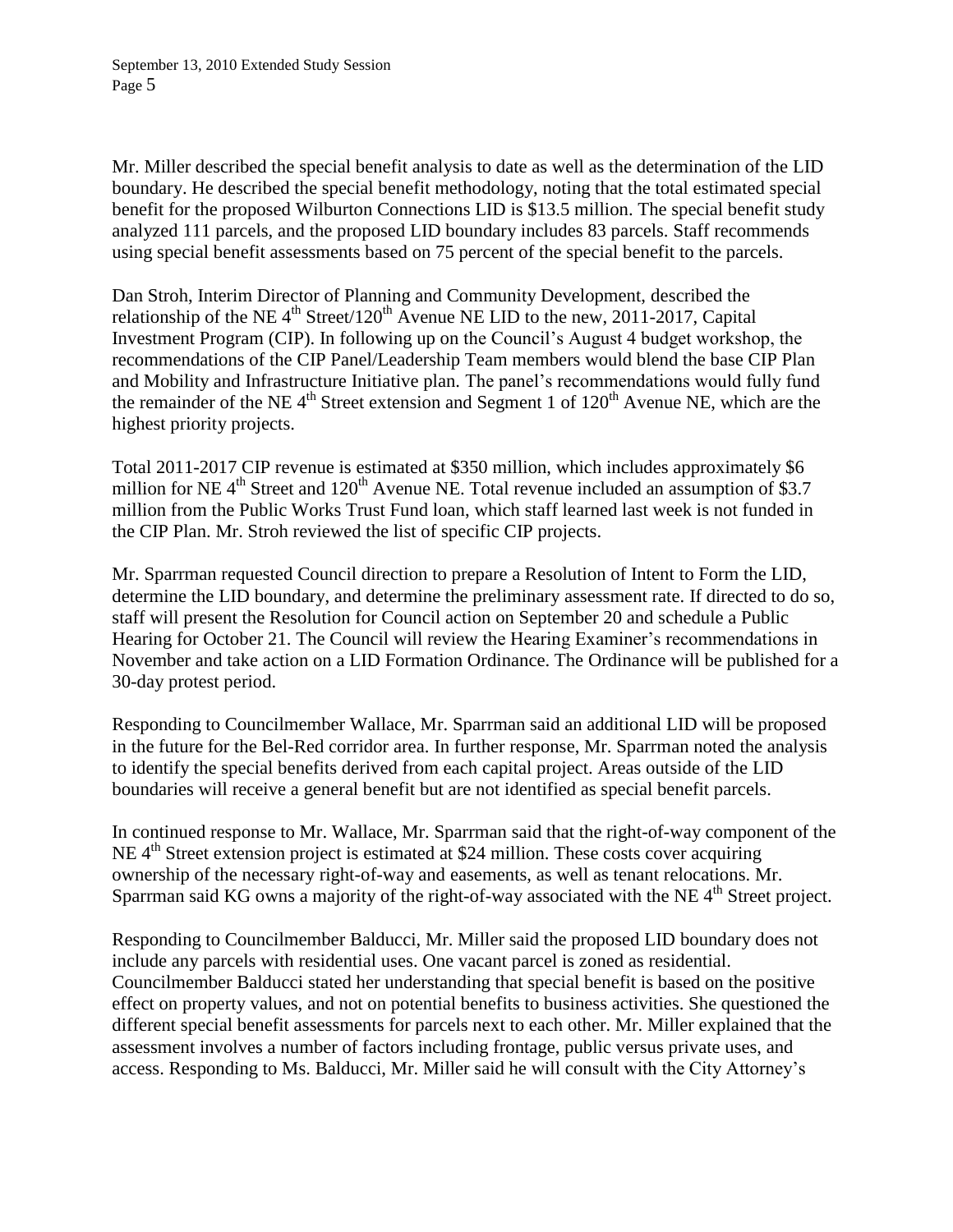Office about the Council's ability to alter the LID boundaries after the initial Public Hearing and additional analysis.

Mr. Sparrman explained that if the LID is formed, the City will borrow money to finance the project. Upon completion of the transportation investments, the special benefit assessments will be reviewed and refined. Property owners will have the option of paying in a lump sum or by financing through LID bonds.

Responding to Councilmember Chelminiak, Mr. Sparrman said the post office on  $116<sup>th</sup>$  Avenue NE is exempt from LID assessment as a federal property. However, the facility is for sale and a future private use would be subject to assessment.

Responding to Councilmember Robertson regarding draft assessments provided on the City's web site, Mr. Miller said no input has been received to date.

Councilmember Robertson requested a summary of the legal costs associated with the creation of a LID. She noted past litigation associated with the formation of LIDs, and expressed concern about whether the formation of an LID is worth the risk of litigation. Mr. Sparrman said that in the past the courts had concerns about the City's methodology. However, the methodology used in the current analysis is the one recommended by the courts.

Mayor Davidson recalled that in the past the City based assessment on trip generation instead of property values. The LID was ultimately approved after the City changed its methodology for assessing special benefit.

Responding to Councilmember Robertson, Project Manager Nancy LaCombe said construction of the  $120<sup>th</sup>$  Avenue NE project is anticipated to occur over nine months to a year. NE 4<sup>th</sup> Street is proposed to be completed in two phases totaling approximately two years. Mr. Sparrman said the City always works to minimize construction impacts. The plan is to first widen  $120<sup>th</sup>$  Avenue NE, and to then build the NE  $4<sup>th</sup>$  Street project in two phases.

Responding to Councilmember Robertson, Mr. Sparrman said he will consult with Finance staff about the potential impact of the LID on property taxes for individual owners. In further response, he identified the properties that are eligible for rezoning and new development potential. Responding to Councilmember Robertson, Mr. Miller said approximately 75 percent of the \$200,000 consultant contract has been spent to date.

Councilmember Chelminiak observed that if property taxes do increase for affected parcels, the City receives no net gain in revenue.

Mayor Davidson said it is unknown how the LID could affect property values as assessed by King County. He noted that some properties could be rezoned, which would likely have an impact on property taxes.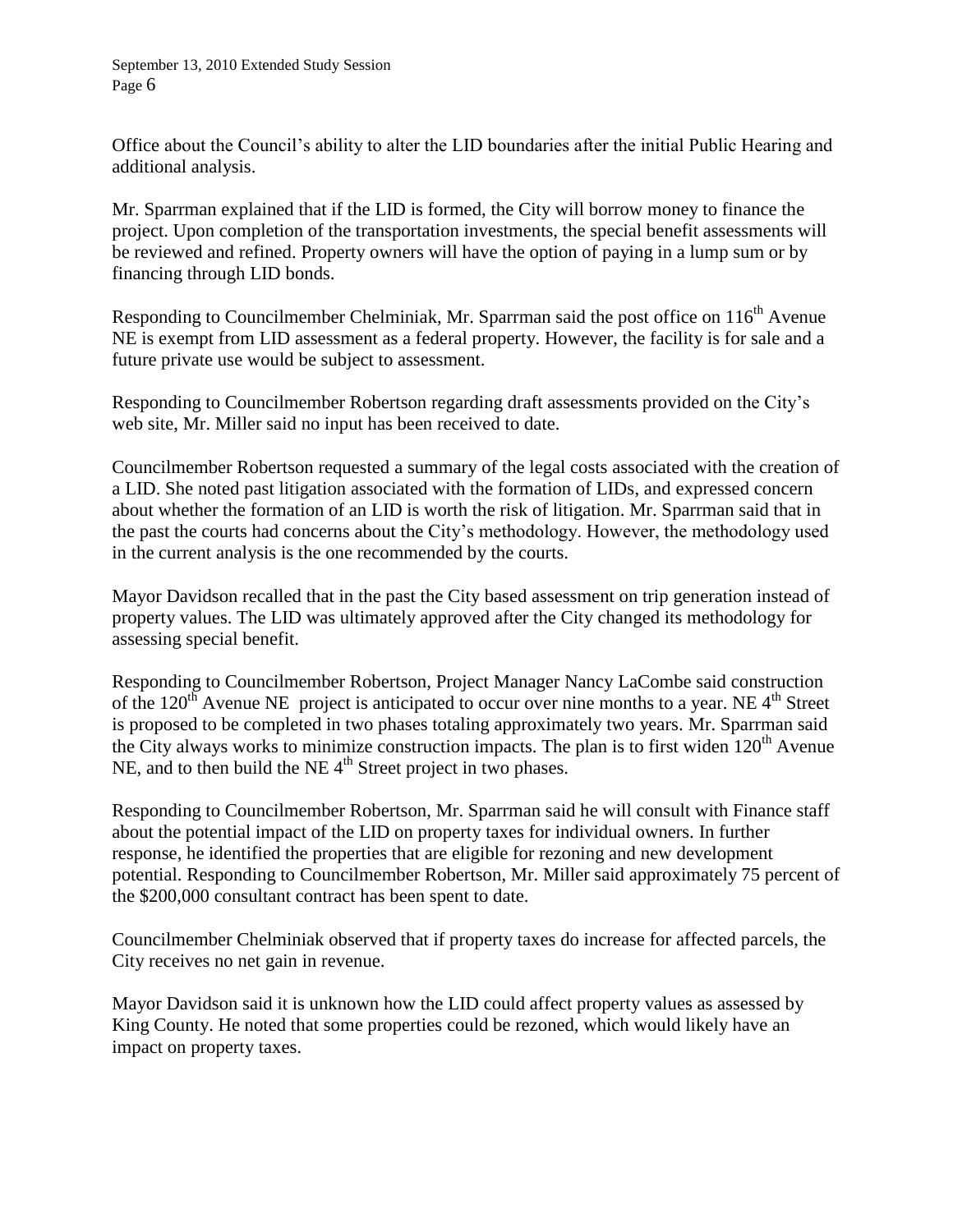Mayor Davidson observed that the major intersection at NE  $8<sup>th</sup>$  Street and 120<sup>th</sup> Avenue NE is not part of this LID. He questioned how this affects property values north of NE  $8<sup>th</sup>$  Street.

Mr. Sparrman said a future phase on  $120<sup>th</sup>$  extends the road through the existing triangle and provides significant changes to the intersection, and that project could be included in a future LID. He noted that the first phases of the  $120<sup>th</sup>$  Avenue NE improvements modify the intersection somewhat to improve access to the north of  $NE 8<sup>th</sup>$  Street.

Responding to Councilmember Wallace, Mr. Miller said the City will be assessed for its two parcels within the LID boundary.

Mayor Davidson asked the Council to provide direction to staff.

 $\rightarrow$  Deputy Mayor Lee moved to direct staff to bring back a Resolution of Intent to form the Wilburton Connections LID, with special benefit assessments within the recommended boundary at the 75 percent level. Councilmember Balducci seconded the motion.

Deputy Mayor Lee spoke to the motion. He believes this is a fair way to finance needed infrastructure investments, which will produce a benefit for property owners within the LID boundary. As a starting point, he is satisfied with the recommended boundaries. He expressed concern about the impact of also imposing impact fees for property owners, and suggested that a reconsideration of impact fees is warranted.

Mayor Davidson asked that those issues be discussed separately.

Councilmember Robertson expressed concern about the potential impact of the LID assessments on property tax assessments, as well as the impacts of additional transportation impact fees and assessments related potentially to a second LID in the future. She does not support the proposed LID as an appropriate funding source for investments that will benefit the broader community.

 $\rightarrow$  The motion to direct staff to bring back a Resolution of Intent to form the Wilburton Connections LID, with special benefit assessments at the 75 percent level, carried by a vote of 4-2, with Councilmembers Robertson and Wallace opposed, and Councilmember Degginger recused.

At 8:06 p.m., Mayor Davidson called for a brief recess.

(d) East Link: Review of Analysis Available on the B7 Alignment and Discussion of Next Steps to Advance the B7 Alignment

The meeting resumed at 8:14 p.m., and Councilmember Degginger returned to the table.

City Manager Sarkozy opened discussion regarding the B7 alternative and potential next steps for further study and analysis of this East Link light rail option.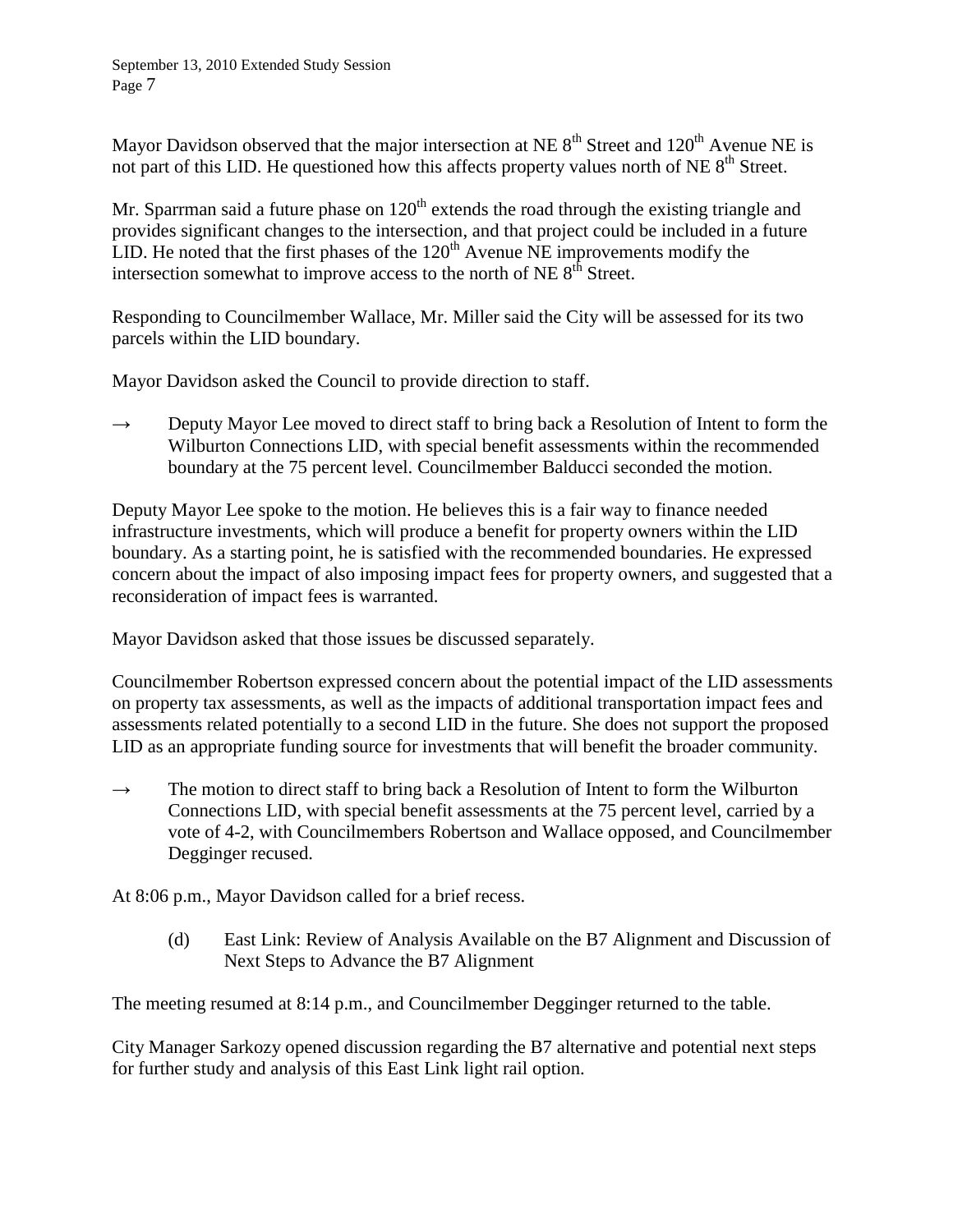Councilmember Degginger requested clarification regarding this agenda item. He recalled that the City recently spent \$300,000 on consultant studies, and the consultants concluded that the B7 option was treated equitably by Sound Transit in the Draft Environmental Impact Statement (DEIS). He asked why the letter addressed to Mayor Davidson and Councilmember Wallace was not included in the meeting packet.

Mr. Degginger observed that the scope of work distributed to the Council appears to be somewhat different from the scope of work described in the letter provided in the desk packet. The letter describes five phases of work, but the printed scope of work describes only a couple of phases. The letter refers to a description of the firm, resumes, and a budget – none of which were included in the materials provided to the Council. He questioned whether the Mayor requested a proposal, as noted in the letter from William Popp Associates. Mayor Davidson said he did not.

Responding to Councilmember Degginger, Councilmember Wallace said he has had ongoing discussions with Mr. Popp and has been working with him on a volunteer basis to try to refine a scope of work that could be considered by the City. He said there is a gap between what is in the packet and the letter. The letter/proposal from Mr. Popp to the Mayor and Mr. Wallace was provided for discussion purposes for the Mayor and City Manager. Mr. Wallace's thought was that what the City wanted to examine is reflected in the two phases described in the meeting packet, as a suggested scope of work.

Mr. Wallace believes that the overall goal is to say that the Council wants further study on a route that runs along the rail corridor and takes advantage of what has been learned from the KPFF study and the new A2 Station design. The scope of work in Attachment 9 of the meeting packet outlines a variety of concepts that are geared toward an alignment that is cooperative in nature. It puts the light rail stations close to where Sound Transit wants them to be.

Councilmember Degginger clarified that he is concerned that all Councilmembers are not starting from the same point in this discussion. He asked that the Council be provided the full submission by Mr. Popp for review, as well as the full correspondence trail that preceded his letter. Councilmember Degginger said that, in his experience, individual Councilmembers have never solicited proposals from consultants on their own.

Mayor Davidson, in response to Councilmember Degginger, explained that last week he requested discussion of the B7 alternative on this Study Session agenda. The letter from Mr. Popp was addressed to the Mayor and Councilmember Wallace, as Mr. Popp's idea about what could be studied. Mayor Davidson explained that Attachment 9 in the meeting packet represents staff's review of the letter and a proposed scope of work.

Responding to Councilmember Degginger, staff confirmed that they did not write Attachment 9 and that it was part of Mr. Popp's submittal.

Councilmember Degginger stated that the scope of work in the packet is lacking in context. Another concern is that the cover letter suggests the creation of a new alignment that is different from the B7 option voted on by a majority of the Council, as well as a change in assumptions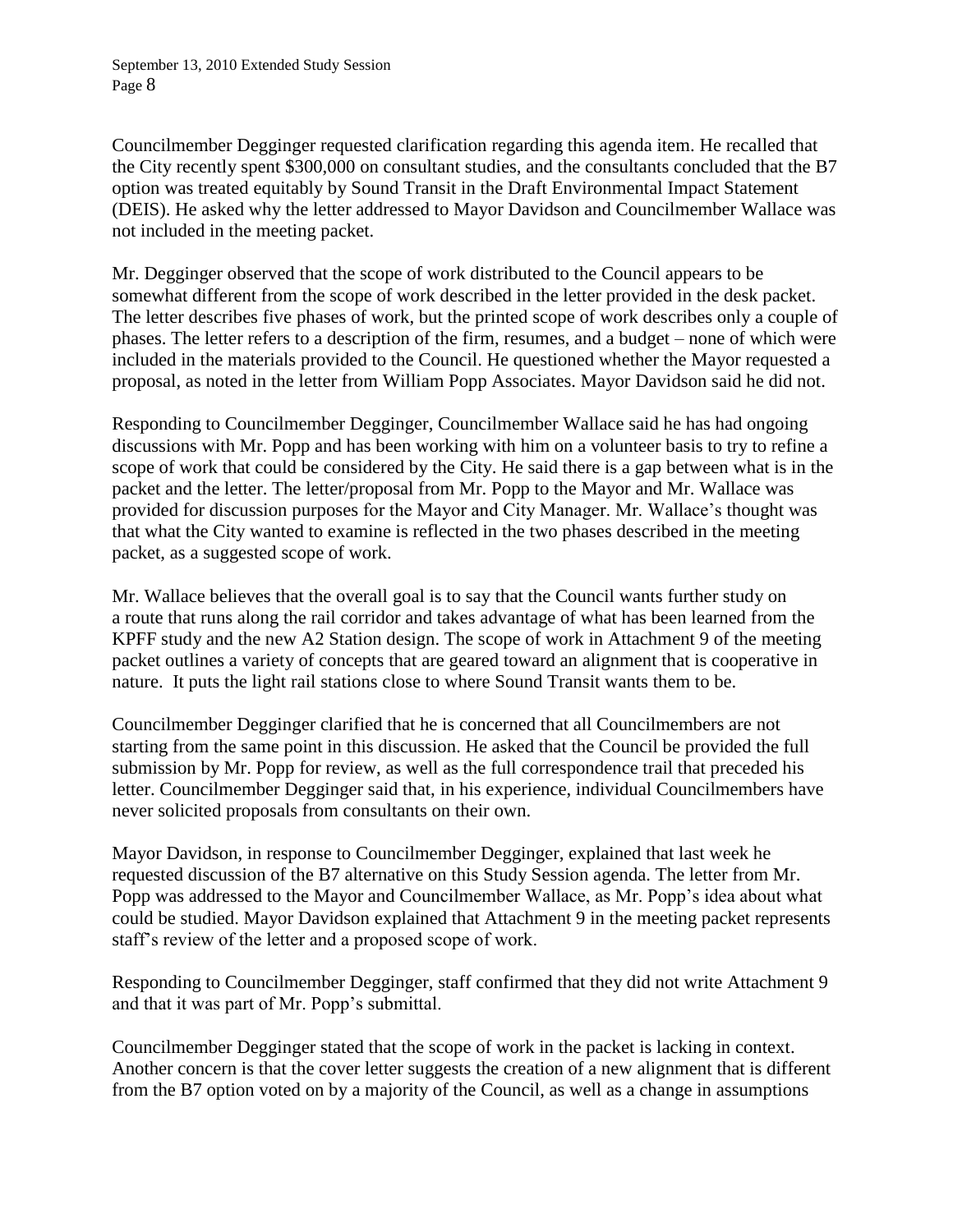with respect to other elements of the route that the Council has endorsed. It states, "In Downtown Bellevue the alignment must be fully grade separated." Mr. Degginger observed that the Council has voted unanimously to pursue a downtown tunnel via alignment alternative C9T. He wondered whether the consultant understood that the Council supports the C9T.

Mayor Davidson said the consultant does understand there is unanimous support for the C9T.

Councilmember Degginger clarified that the Council specifically supports the C9T tunnel option, and it is inaccurate to state that the Council supports a grade-separated configuration. Responding to Mr. Degginger, Mayor Davidson concurred, for the record, that the Council supports C9T specifically.

Councilmember Chelminiak recalled that the Council is unanimously opposed to an elevated configuration from  $112<sup>th</sup>$  Avenue into the Downtown, even though it is a grade-separated option.

Following up to Mr. Degginger, Mayor Davidson said there are two studies, which have been interpreted differently by several people. He read from the OTAK report [Page 4;  $1<sup>st</sup>$  paragraph], which states that Figure 4.8-1 in the DEIS misrepresents the presence and extent of the wetlands within Mercer Slough in three significant areas. Dr. Davidson read additional statements from the report about flooding in the office park adjacent to the slough and the fact that these areas are not identified as wetlands as they should be. The report states that the estimates of wetlands impacts cannot be considered accurate until the wetland edges are determined to be accurate by the City of Bellevue and the Army Corps of Engineers, who issue a jurisdictional determination.

Continuing, Dr. Davidson read: "At this stage of design, one cannot adequately assume which of the alternatives would have the largest physical impact on the wetlands, or which of those impacts could be mitigated over time through appropriate design and implementation of effective restoration and enhancement actions within the slough." Mayor Davidson concluded that there is insufficient information about option B7. He said he is curious about how Sound Transit made any considerations of B7.

Councilmember Balducci observed that the paragraph read does not suggest further study is needed, but indicates there is an error in the DEIS that should be revised. The results of the City's studies have been presented to Sound Transit and will be taken into consideration in the environmental impact study. Ms. Balducci does not see the OTAK report as suggesting that the City spend more funds on further study. She has heard the consultants' presentations to both the Council and the Sound Transit Board, and she has not heard any of them suggest that there is inadequate information on the B7 for the purposes of making decisions at this point.

Ms. Balducci recalled that the consultants have said several times that there is an adequate or industry standard level of information that would be expected at this stage in the process. A lack of resources makes it impossible to engineer all alternatives to the 30-percent or higher level, and it is inappropriate to spend excessive monies on engineering alternatives that are not likely feasible. She does not understand how Council can, on the one hand, say there is wholly inadequate information to even begin to assess the B7, while at same time apparently knowing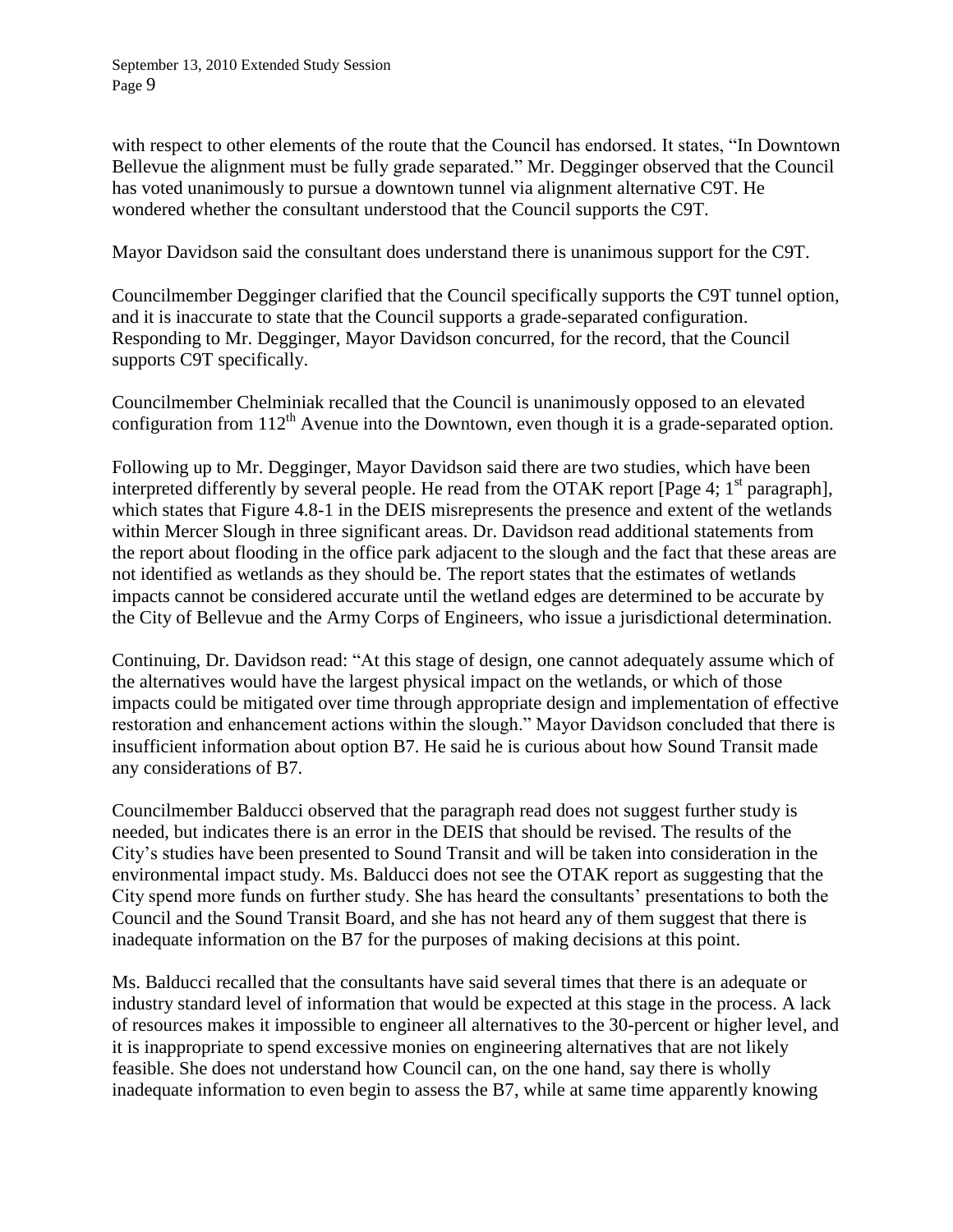with the certainty of faith that the B7 is the superior route. She said the two statements are inconsistent, yet have been made repeatedly.

Councilmember Wallace stated that the problem he is having with the South Bellevue alignments is that Sound Transit started with the B3 and the B7 in the DEIS. The initial level of study gave equal treatment to all alignments. Since the time of the initial DEIS, Sound Transit has refined and changed the Bellevue Way-112<sup>th</sup> Avenue option. That has not happened with regard to the B7 route. The B7 flaws that have been discussed are that it does not stop at the South Bellevue Park & Ride and that ridership at the Greenbaum Station is believed to be unsatisfactory. In addition, it appears that the impacts to the nearby intersection cannot be mitigated . So, the B7 continues to be heading for defeat because no one will continue to refine the study.

Mr. Wallace said that some Councilmembers see an opportunity to take a look at improvements to the B7, which is what is reflected in the proposed scope of work for further study. The A2 Station alternative in the vicinity of the existing South Bellevue Park & Ride provides the same number of parking stalls and appears to provide better road mitigation. Mr. Wallace said that Attachment 9 in the meeting packet reflects the intent to try to advance the B7, improve ridership, evaluate costs, and most importantly, putting the train on a vacant rail corridor next to the freeway to avoid impacts to neighborhoods, the Winters House, and Bellevue Way. He feels an apples to apples comparison is not possible unless the City continues to study the B7 route.

 $\rightarrow$  Councilmember Wallace moved to direct staff to issue a request for proposal (RFP) to further the study of the B7 route along the lines of the scope of work outlined in Attachment 9 in the meeting packet. Deputy Mayor Lee seconded motion.

Deputy Mayor Lee noted that the Council has been asking for alternatives, and from what he has seen, option B7 seems to be the best. He commended some of the Council for continuing to press for more information on the B7 route. He does not believe that the B7 has been given the necessary engineering and resources for a fair analysis. He supports looking at the B7 further, and giving it a fair analysis in order to be able to judge it on equal footing with the other alternatives.

Councilmember Chelminiak said he was surprised about the suggestion, at the end of the scope of work in the meeting packet, that a light rail suspension bridge across the Mercer Slough be evaluated in lieu of a pile-supported structure. He stated that he is philosophically opposed to consultants setting policy for the City. Given that the correspondence with the consultant involves only two Councilmembers, Mr. Chelminiak said he is opposed to having the ball hidden from potentially the five remaining Councilmembers. He noted that Mr. Popp, the consultant proposed by some Councilmembers, is an avowed advocate for dissolving Sound Transit entirely. Mr. MacIsaac, who is mentioned in the letter, is a member of an organization that is a petitioner in the lawsuit that will be heard by the State Supreme Court on Thursday in an attempt to stop light rail from coming to Bellevue across I-90. He questioned the wisdom of hiring Mr. Popp or Mr. MacIsaac as consultants, and he questioned whether this could be done without going through the normal bid process.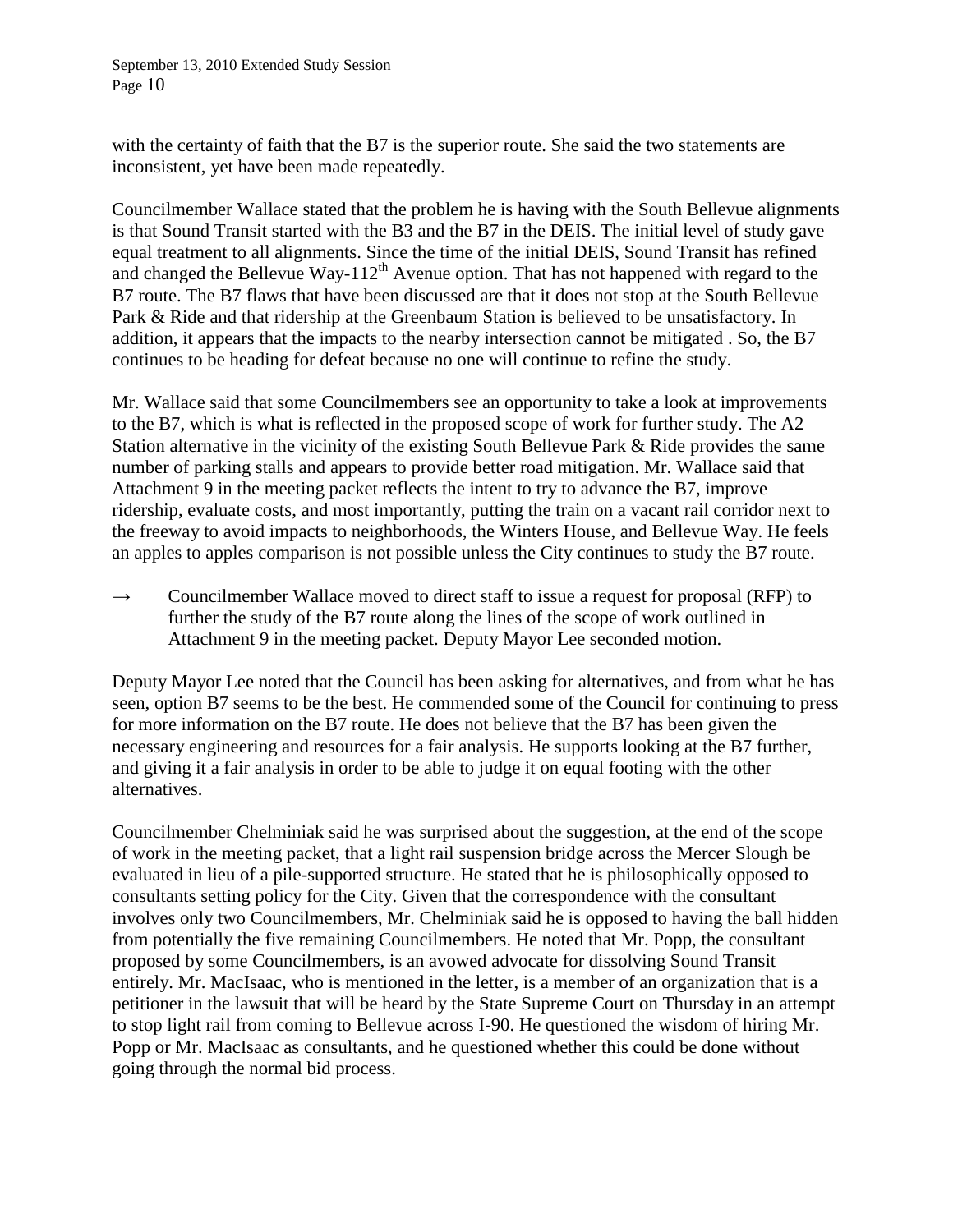City Manager Steve Sarkozy confirmed that the City would follow the normal process.

Councilmember Chelminiak said he came prepared to talk tonight about how far along the City should advance the B7, but the proposed scope of work is now abandoning the B7 in favor of an apparent B-Suspension option. He does not want to debate the issue of what is contained in the consultant reports. He played a recorded clip from the OTAK presentation, in which the consultant addresses the B7 alignment, and describes how the pylons that are going to hold this elevated structure are probably going to be built with what are called auger-cast pilings, which is a giant steel shaft that is pounded into the ground. The soil inside the shaft is removed, and concrete is then poured into the steel structure. The consultant continues to explain that constructing this type of auger-cast piling requires huge cranes, which must be on extremely large stable, temporary bridge surfaces, which are also supposed by pilings.

Continuing in the recorded excerpt, the Mayor asked whether the wetlands are the same as has been presented by Sound Transit. The consultant replied that Sound Transit did an adequate job of assessing Mercer Slough, and both Sound Transit and the consultant assessed it as one wetland complex. The consultant said that Sound Transit has completed a very typical level of analysis in an EIS, and that this is the level of analysis used in the SEPA process. She said it is rare to see anything as high as 30-percent design in an EIS.

Councilmember Chelminiak summarized that the concept of a suspension bridge still requires pilings. He mentioned a cable-stay bridge (similar to suspension bridge) in Portland, which will have maximum bus and light rail speeds of 25 miles per hour. A similar bridge in Jerusalem does not work yet, and one of the complaints about it is that it is 70 percent more costly than a standard concrete structure. Mr. Chelminiak sees no reason to study this type of alternative. He is opposed to the motion, and concerned that the individuals setting policy for this City are the avowed opponents of light rail and Sound Transit. He does not support that direction.

Responding to Mayor Davidson, Councilmember Chelminiak said the plans for expanding the existing South Bellevue Park and Ride do not require pilings. Mr. Chelminiak recalled that Dr. Davidson previously supported expanding the facility within the current footprint.

Mayor Davidson said he had reflected back to 1979, when the City allowed the structure as a conditional use. It was not only considered wetlands, but considered out of the Master Shorelines Plan. It is limited to 400 parking stalls. The current plan is talking about 1,400 stalls on wetlands that have never been changed.

Councilmember Chelminiak noted that Jim MacIsaac was the engineer on that conditional use review.

Councilmember Balducci observed that this topic was presented in the meeting packet as a discussion item and not for Council action.

Mayor Davidson noted that the motion is to direct staff to come back with a scope of work.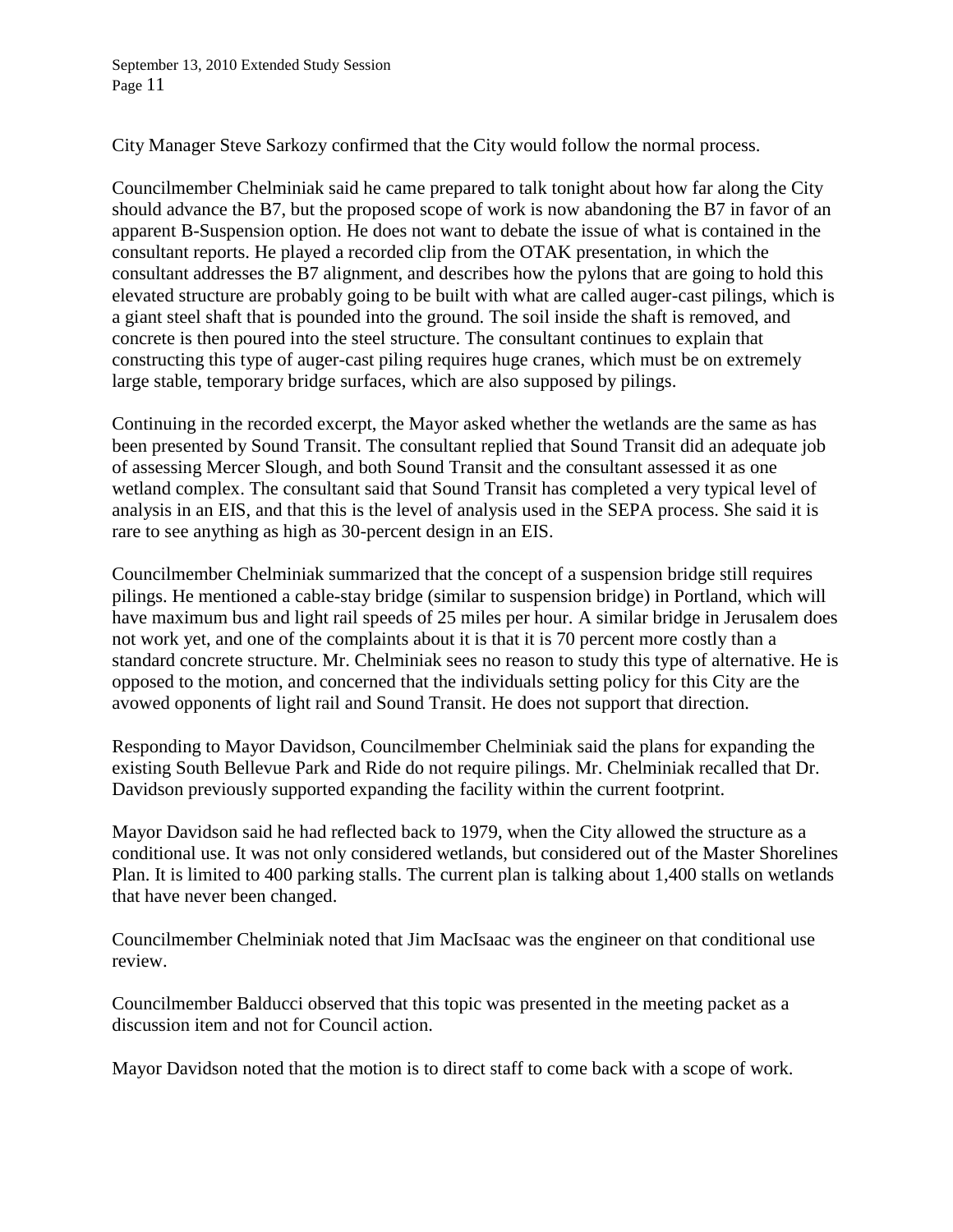Councilmember Balducci disagreed, noting that the motion adopts the proposed scope of work from Mr. Popp's letter.

Councilmember Wallace clarified that the motion was to direct staff to adopt a scope of work, based on Attachment 9 in the packet, in order to look at modifications to the DEIS B7 alternative that would improve ridership, reduce the cost, and basically to get the train off Bellevue Way, away from neighborhoods, and over onto the vacant rail corridor.

Councilmember Balducci asked whether the scope of work would be coming back for Council approval. She questioned the estimated cost of the work, and how the cost estimates were developed. City Manager Sarkozy responded that the estimated cost is less than \$200,000.

Councilmember Balducci questioned how staff arrived at that estimate. Essentially, the scope of work includes selecting, designing, and assessing a new alignment, or a drastically modified alignment, from the ground up to essentially a conceptual engineering level with a series of side projects such as the suspension bridge, which have not been previously studied. For the DEIS, Sound Transit spent \$15 million on 19 alternatives, or \$750,000 per alternative, and they were getting the benefit of economies of scale. She questioned how further study could be done in any credible way for \$150,000.

Mr. Sarkozy said the Transportation Director raised similar questions and advised that a detailed study would require more resources in order to advance the B7 to a preliminary design level of 5-10 percent design. Mr. Sarkozy said that is not the intent here, as he understands it.

Councilmember Degginger referred staff to the letter, which specifies a 5-10 percent design level and refers to achieving DEIS-level estimates. Mr. Sarkozy agreed that that level of study cannot be achieved for the estimated cost.

Councilmember Balducci observed that that is the level of design that would be needed to achieve an apples-to-apples comparison with Sound Transit's preferred alternative. She is concerned that the City cannot afford what is needed, and what the City can afford will be a substandard product and a waste of money. She would like to see an itemization of the estimated costs. She observed the lack of any mention about public outreach. All of the DEIS work by Sound Transit and the City involved outreach to the affected communities. Ms. Balducci said the City needs to start engaging affected residents in these discussions. She noted the references in the proposed scope of work to potential freight uses of the mainline, and questioned how this relates to the newly proposed B7 iteration.

Councilmember Wallace explained that the idea of a suspension bridge was to find alternatives to constructing the line across the slough with less impacts to the environment, because so many alternatives were raised in the OTAK report. The suspension bridge is one possibility. He said it has come to light that the rail corridor is in a rail banked status, and it ultimately could be used for freight rail operation.

Ms. Balducci feels that would be a good reason to avoid the B7 alignment.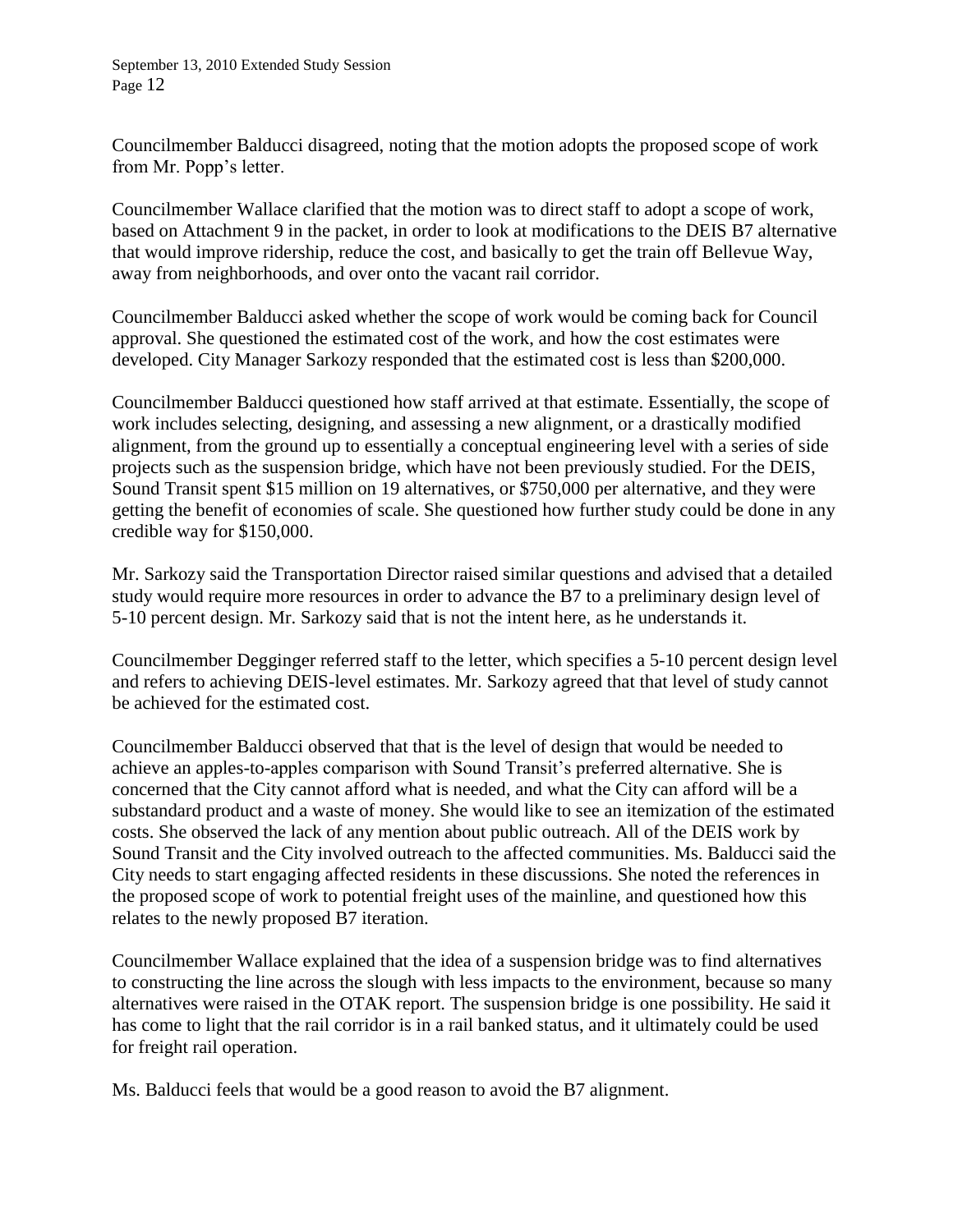Mr. Wallace said the directive in the scope of work is to take look at that issue. He acknowledged that there might be flaws with the B7, which is part of the reason for requesting further study.

Noting the reference to GMP, Councilmember Balducci questioned whether it would be appropriate or productive to negotiate with just one private freight company. She noted the concerns of the Washington State Department of Transportation (WSDOT) regarding the condition of the existing pilings on I-90. She asked that the City be required to consult with WSDOT on this issue before moving forward with further study of the B7.

Councilmember Balducci said the scope of work does not address the costs and tradeoffs of the extended tunnel. There is no mention of public outreach to property owners. She noted the same concern with regard to the East Main Street tunnel. She noted language about minimizing impacts to the Sheraton by running the alignment along the eastern edge of that property. She would want to have outreach to anyone impacted by the potential taking of their property. She said it would be important to know the financial impacts of takings related to hotels and other properties for the proposed alternatives.

Ms. Balducci referenced the proposed scope of work on page 3-90 of the meeting packet, Item 4, and suggested deleting the language about discussing possible policy positions with the consultant. She clarified that consultants provide information, and the Council takes policy positions. Item 5 suggests that the consultant: "Advise the Council as to the best of the above alternatives given costs and ridership, and select a preferred alignment after review with the City Council." She stated that consultants do not select preferred alignments, but the Council does. She concurred with Councilmember Degginger's concern that the scope of work was proposed by opponents to light rail, and that the source of this proposal was not initially identified for the Council.

Councilmember Balducci reiterated that detailed cost estimates for each element of the scope of work are needed. She questioned Item 9 and the meaning of "Compute annualized cost and ridership for presentation of cost effectiveness for the preferred alignment," and whether this has been done for other alignments. Regarding Item 12, she suggested that elevation drawings should include the perspective from the Enatai neighborhood. Ms. Balducci noted Item 14, "Adjust scope and budget for Phase 2 and 3 as necessary based on input from above." She said it took her a while to realize that these phases refer to Mr. Popp's letter. She expressed concern that this means the City is giving the consultant the authority to adjust his own scope and budget. Ms. Balducci summarized additional concerns related to the evaluation of impacts and mitigation as governed by NEPA, as well as other legal analysis indicated in the scope of work that should appropriately be done by the City Attorney's Office and not by an engineering consultant.

Councilmember Balducci will vote against the motion. She characterized it as an ill-conceived attempt to move beyond advocating for a specific alignment, to trying to stop the light rail project. She will not support this direction, as East Link was approved by the voters. She is concerned about the lack of itemized cost estimates, and with a scope of work that staff cannot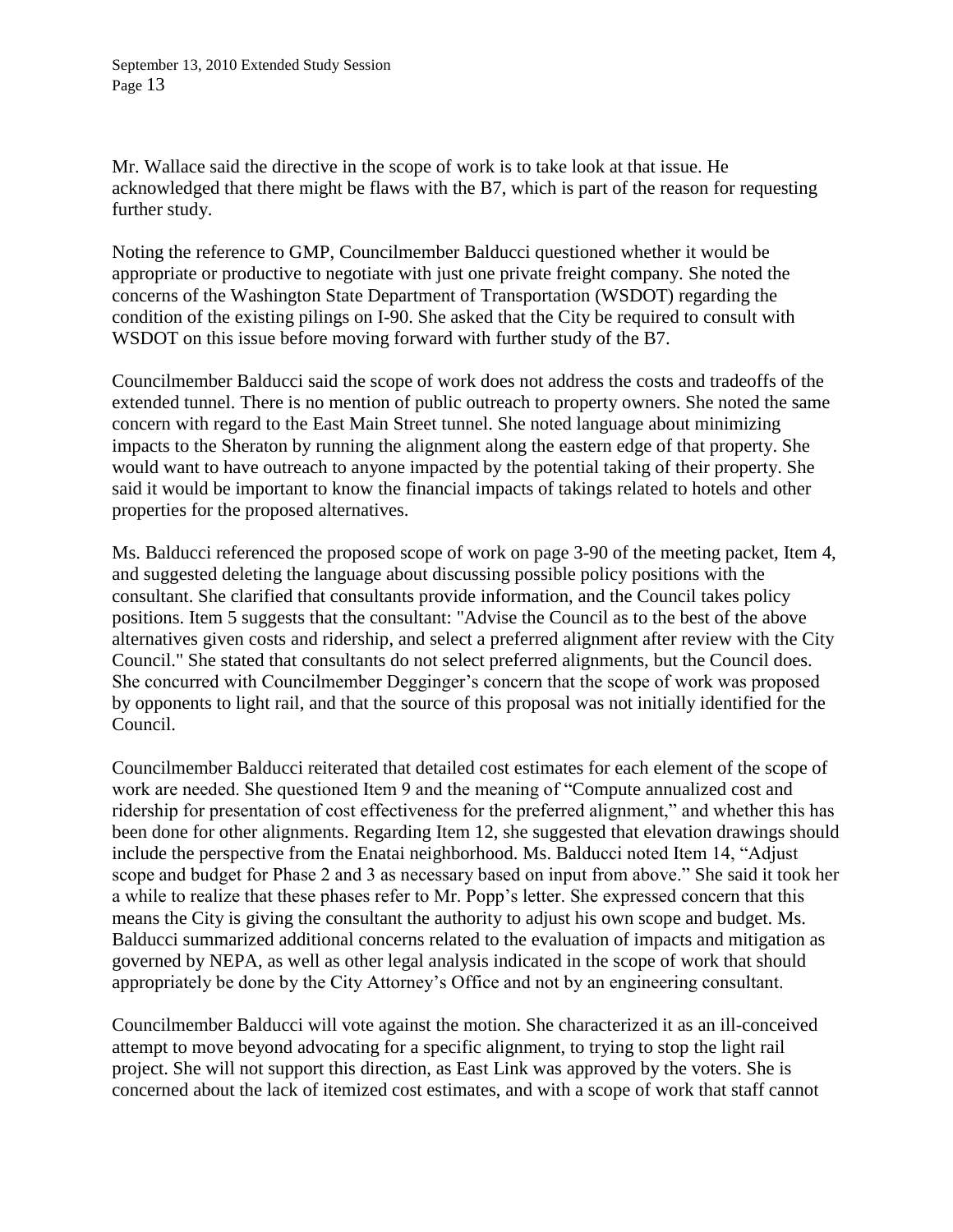vouch for which is coming from a consultant who opposes light rail. The identity of this consultant was not initially shared with the Council. Ms. Balducci said this is not how Bellevue has traditionally conducted its policy review and decisions, and it is not how Bellevue developed its reputation as an effective local government.

Councilmember Robertson said she agrees with a lot of the comments related to the scope of work. She did not know where it came from, and would have liked more information in the packet. However, she plans to support the motion because it will allow the process to keep moving and to achieve a better scope of work. While it is interesting that a consultant wrote the scope of work, she does not care where it comes from if it ultimately results in something that is worth doing. She supports in general looking further, and doing more work on costs and engineering, to better assess the B7.

Ms. Robertson reviewed her reasons for supporting the B7. She said it is important to protect the Downtown and adjacent neighborhoods, and she is opposed to at-grade configurations. She is concerned that Sound Transit favors the B2M, even though the Council has not supported this option. She wants a good scope of work, and agrees that the proposed scope needs refinement and more information about costs. She would like the City to look at six years of construction impacts. She noted a study in Renton about the impacts to auto dealers from temporarily closing I-405. She wants further study of the noise impacts of the A2 station, and agrees with the need for outreach to Enatai neighbors.

Councilmember Degginger questioned the cost of conducting the proposed study of the B7.

Transportation Director Goran Sparrman estimated a cost of \$750,000 to complete the planning work associated with the proposed scope of work. Last spring, Sound Transit estimated the cost of taking the B7 to the 15 percent engineering level at \$2 million. City staff estimates \$2 million to \$3 million. Spending \$750,000 to \$1 million would be needed to do a thorough job up to the five percent engineering level. Above five percent, the survey and geotechnical work becomes very expensive.

Responding to Mr. Degginger, Mr. Sparrman estimated a time period of four to nine months to conduct additional analysis. Councilmember Degginger questioned the ability to attract consultants to do this work. Mr. Sparrman observed that despite the slow economy, the City has not been overwhelmed with interest from consultant firms to do work on this subject.

Councilmember Degginger said he agrees with the concerns raised about the scope and proposal at this late date to create a new B7 alternative. There has been no Council vote as to whether this is something the Council wants to do, and no outreach to neighborhoods to be affected by the new alternatives. The Council is being asked to establish a new base for analysis, which involves a great deal of work yet does not propose to analyze the noise, environmental, and traffic impacts on the neighborhood where this structure would be built. Councilmember Degginger said the scope of work does not analyze these impacts even along the B7. He agrees with Councilmember Balducci that this is not the way that Bellevue has traditionally conducted business. He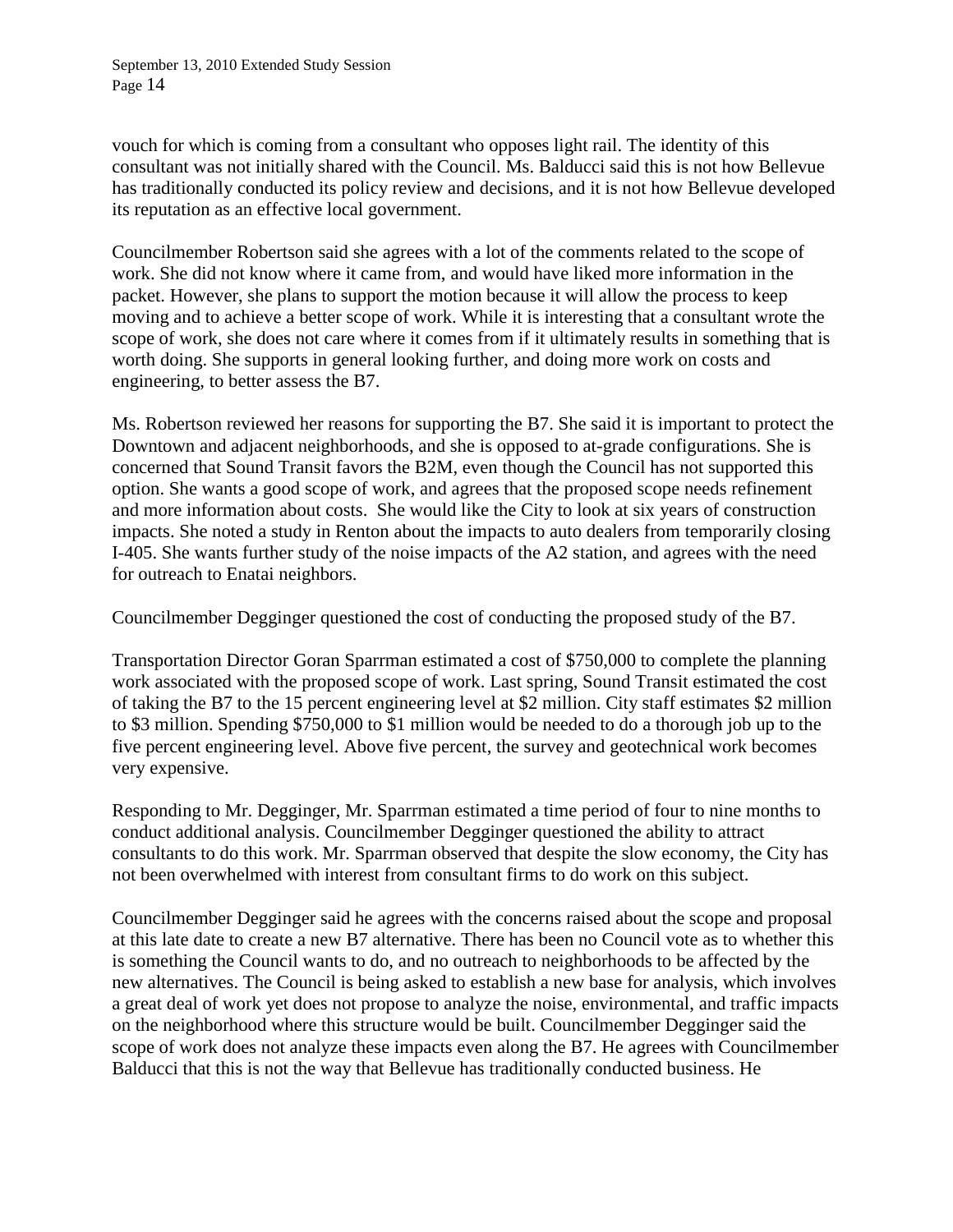questioned the source of funds for the proposed study, and said the Council cannot keep doing further study until it gets the answers it wants. He will not support the motion.

City Manager Sarkozy responded that staff will bring back more information, but clearly the City will have to pull monies from other CIP projects.

Councilmember Degginger urged the Council to be realistic and productive.

Mayor Davidson recalled that the previous four consultant studies were completed for approximately \$50,000 each. He said the current proposal is for a similar scope of work. He noted \$290,000 left from the tunnel study, and the budget monies described in tonight's packet. Dr. Davidson supports refining the scope of work to something that is less than \$200,000. He is alarmed that Sound Transit is moving to 30 percent design for B2 and B3. Are they going to wait for the EIS until April, or continue with design, with or without Bellevue, at a cost to Bellevue tax payers with millions of dollars going into that study? He noted that Sound Transit took some time to produce a right-of-way map that he requested.

Councilmember Degginger stated that this Council strategy is flawed, and it will not achieve the goal articulated by Councilmember Robertson. The Council needs to start thinking about changing its strategy. The City is spending money it does not have and is ending up with the same answers.

Councilmember Robertson agreed that the City needs to look at A2 more, but the Council did include it in its last letter to Sound Transit. She disagreed that this strategy is aimed at further study until some Councilmembers get the answers they want. She just wants the information. If the motion passes and the scope of work comes back, she would like to phase the scope of work and to have periodic check-ins with the Council. She is interested in more information on freight rail and on the stability of I-90.

Deputy Mayor Lee said it is time to be real. He noted this is a very divisive issue, and many good points have been made. He observed that the Council would not be here today if Sound Transit had done its job properly. He feels the Council should conduct its own due diligence on this critical issue. It is not a political issue for him, and he will support the motion.

Councilmember Balducci commented that the \$50,000 consultant studies were for peer review, and did not buy design and engineering work. It is not realistic to expect that the proposed scope of work could be completed for \$150,000. She does not understand the continued insistence that there are not dimensions for the B7 which are actually contained in the DEIS.

Regarding Mr. Lee's comments concerning Sound Transit, Ms. Balducci said the City's consultants concluded that Sound Transit did a fair analysis of the 19 alternatives in the DEIS. The City's consultants said that an unusually high number of alternatives were considered by Sound Transit. Ms. Balducci expressed concern about the Council's history of asking Sound Transit to study things. Sound Transit studied the B3S at the Council's request, and started to look at the B7M as requested by the Council until the Council told them to disregard that request.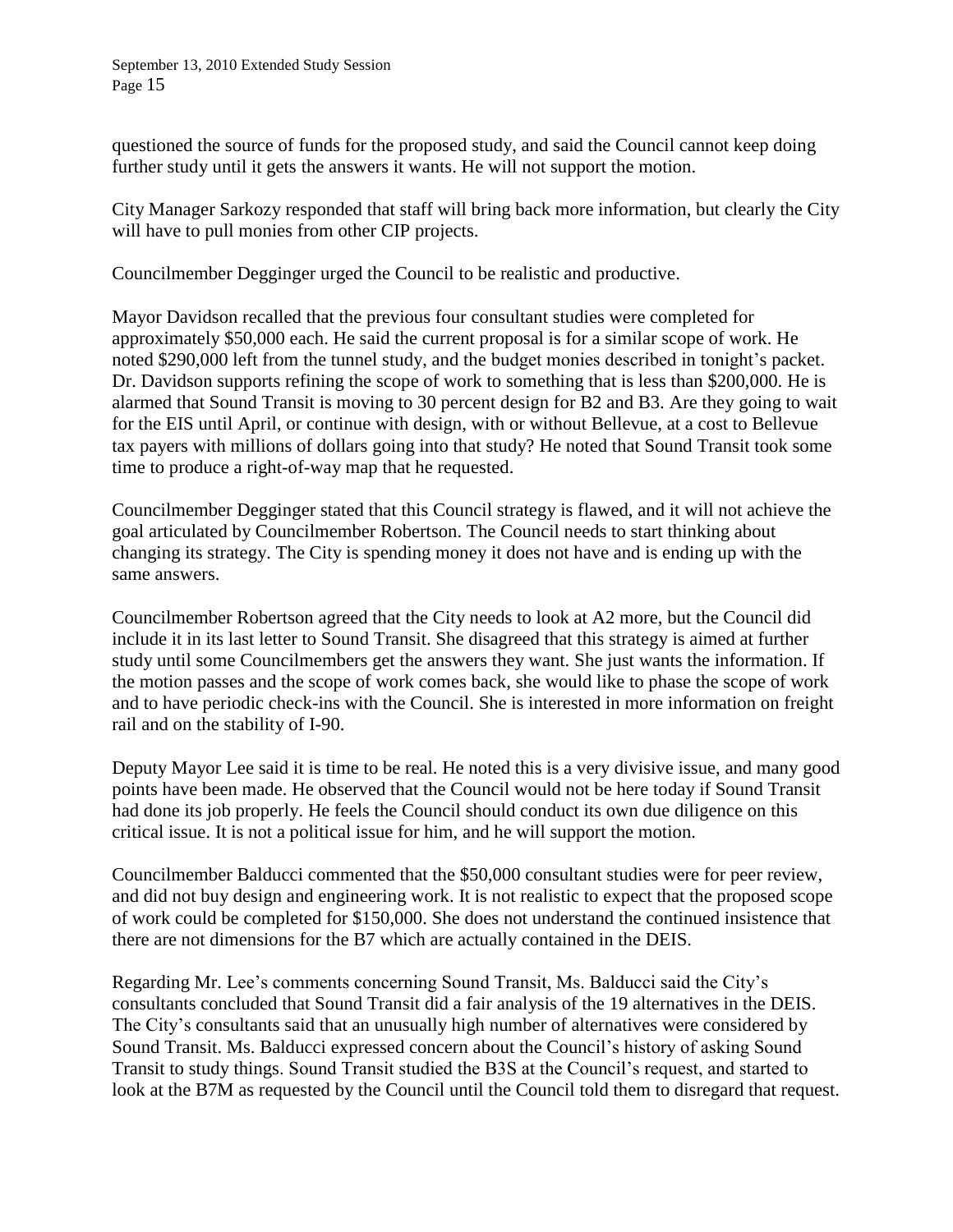Sound Transit developed the C9T at the City's request. Ms. Balducci acknowledged that Sound Transit has not done everything requested by Bellevue. However, the agency has been responsive to and collaborative with the City.

Ms. Balducci expressed concern that the persistent support of the B7 alternative is essentially faith-based policy making. It appears to be a perspective that if the information does not support one's position, the information must be wrong and it must be supplemented. She is concerned about the extensive amount of time that has been spent by the Council discussing Segment B, and consequently ignoring discussion of the Downtown tunnel and how it will be funded. Councilmember Balducci said the Council urgently needs to be talking about the tunnel, and that funding should be focused on that issue.

Councilmember Chelminiak reiterated the comment by the Bellevue Downtown Association (BDA) to keep our eye on the ball - to get Sound Transit light rail through the City, guided by the Best Practices Committee's Report. The goals are a Downtown tunnel, service through the Bel-Red corridor to Overlake and Redmond, and overall effectiveness within the region. Mr. Chelminiak observed that tonight's discussion is a tacit admission that the B7 option, in all of the studies to date, is a flawed route. Additional analysis of the B7 has identified more flaws. The proposed scope of work does not bring the B7 alternative to the 15 percent or 30 percent level, but it brings the analysis of a new alternative to barely the five percent level.

Mr. Chelminiak strongly supports a focus on mitigation. He stated that the DEIS is not a final document, but it explicitly states that it will be used to help guide FTA, Sound Transit and WSDOT to prepare the Final EIS. Upon conclusion of the FEIS, the Sound Transit Board will select the project to be built. The FTA will then issue a Record of Decision, which will state the FTA's decision on the project and list Sound Transit's mitigation commitments to reduce or avoid impacts. Mr. Chelminiak said Sound Transit will base its decision on factors beyond the FEIS including public comments and other information that it develops. He read from a motion approved by the Sound Transit Board: "The identification of a preferred alternative for the Final EIS is a statement of the Board's current intent."

Mr. Chelminiak expressed concern that the Council continues to pursue the B7 option, whether or not that is a realistic direction. He said it is time to get serious, work with neighborhoods, figure out mitigation, plan for construction, and work for the tunnel. He encouraged the Council to focus on realistic solutions.

Mr. Chelminiak noted that he was recently at a Bellevue Chamber of Commerce function, which presented an award to the Bellevue Business of the Year. The B7 route condemns that business. He referred interested parties to the DEIS for confirmation.

Councilmember Chelminiak said the Council cannot simultaneously support and fund activities related to both the B7 and a Downtown tunnel. He noted that Sound Transit Board members have indicated that a combined B7-C9T is not feasible.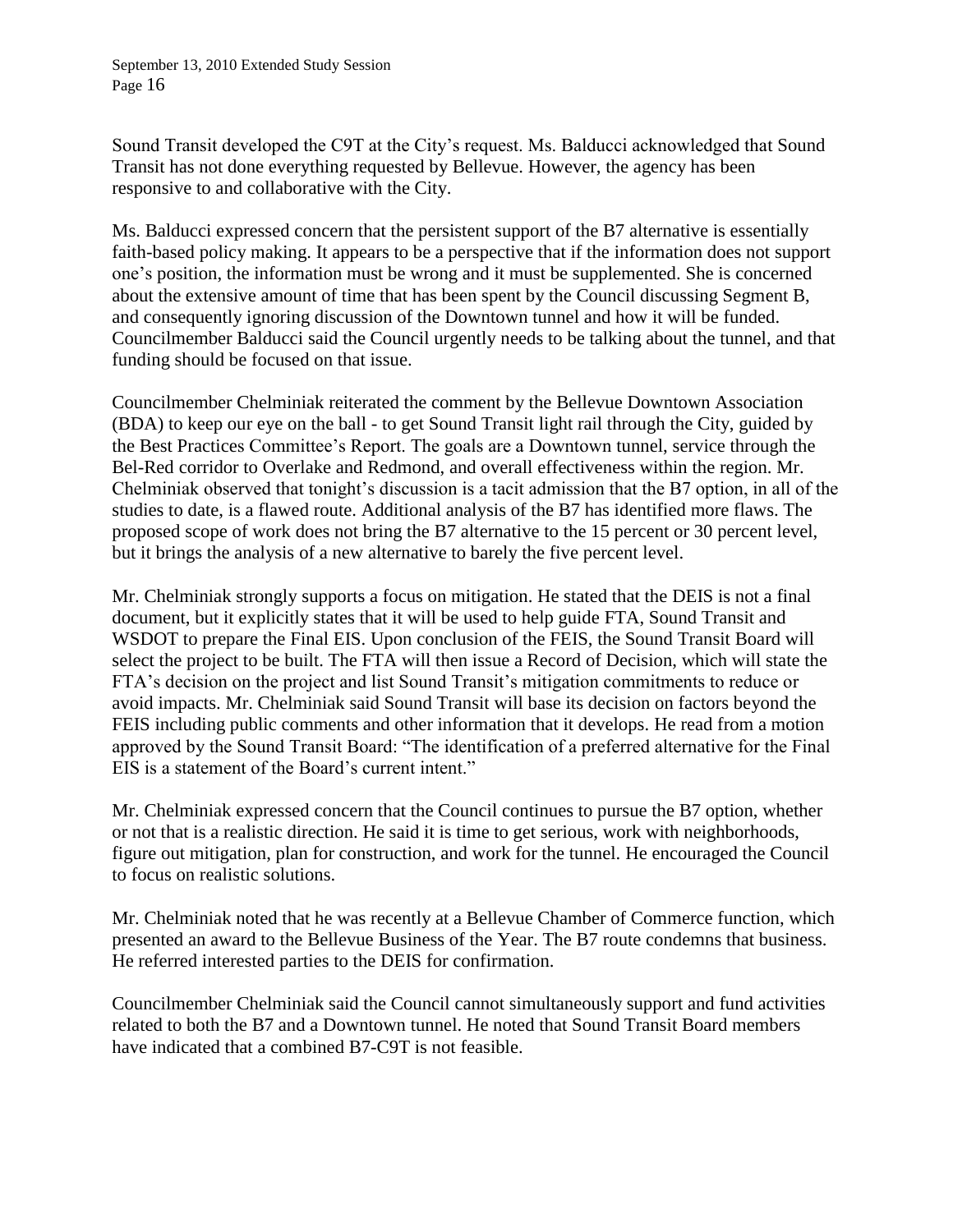Councilmember Wallace said that the idea of the motion is not to fully engineer the work. The C14E study was privately funded with a budget of \$40,000. That is the level he is talking about here, to get discussion going on possible modifications to the B7 route. The benefits are to avoid impacts to the Surrey Downs and Enatai neighborhoods. He does not understand what the Council is afraid of, as this is an effort to explore what Sound Transit has not studied.

 $\rightarrow$  Councilmember Wallace offered a friendly amendment to his motion, which is to cap the additional study at \$200,000. Deputy Mayor Lee seconded the amendment.

As a point of order, Councilmember Degginger suggested that this should be a separate motion. He asked Councilmember Wallace to withdraw the amendment, stating that he would prefer to instead ask staff to evaluate the real costs of conducting the proposed study.

Councilmember Balducci noted her concern that this is only the beginning of an analysis that would cost closer to \$3 million if done properly.

→ Councilmember Wallace withdrew his amendment.

City Clerk Myrna Basich read the main motion: To direct staff to issue a request for proposal (RFP) along the lines of that provided in Attachment 9 of the meeting packet.

Mayor Davidson said he will support a motion to bring back a scope of work and budget for Council consideration and action.

Councilmember Robertson offered to make a substitute motion to bring back a scope of work and budget, consistent with tonight's discussion, to refine the B7 option and to conduct a comparison using the A2 Station.

Responding to the Council, Mr. Sparrman said staff can bring back a couple of options, because the potential scope of work is quite broad.

Councilmember Degginger noted the interest of some in an apples-to-apples comparison, and questioned what that might cost for the newly proposed B7 alternative. He would like to see a map of the new alternative, for himself and the community.

Mayor Davidson acknowledged that apples-to-apples means 30 percent design, and he does not think that is the intention.

Councilmember Degginger recalled that that was the language that he heard last week, and it is also the language in Mr. Popp's letter. Councilmember Degginger read from the letter – "enabling an apples to apples comparison with the Sound Transit preferred alternative."

Councilmember Chelminiak observed that the letter refers to other information. He would like to see all correspondence leading to this letter.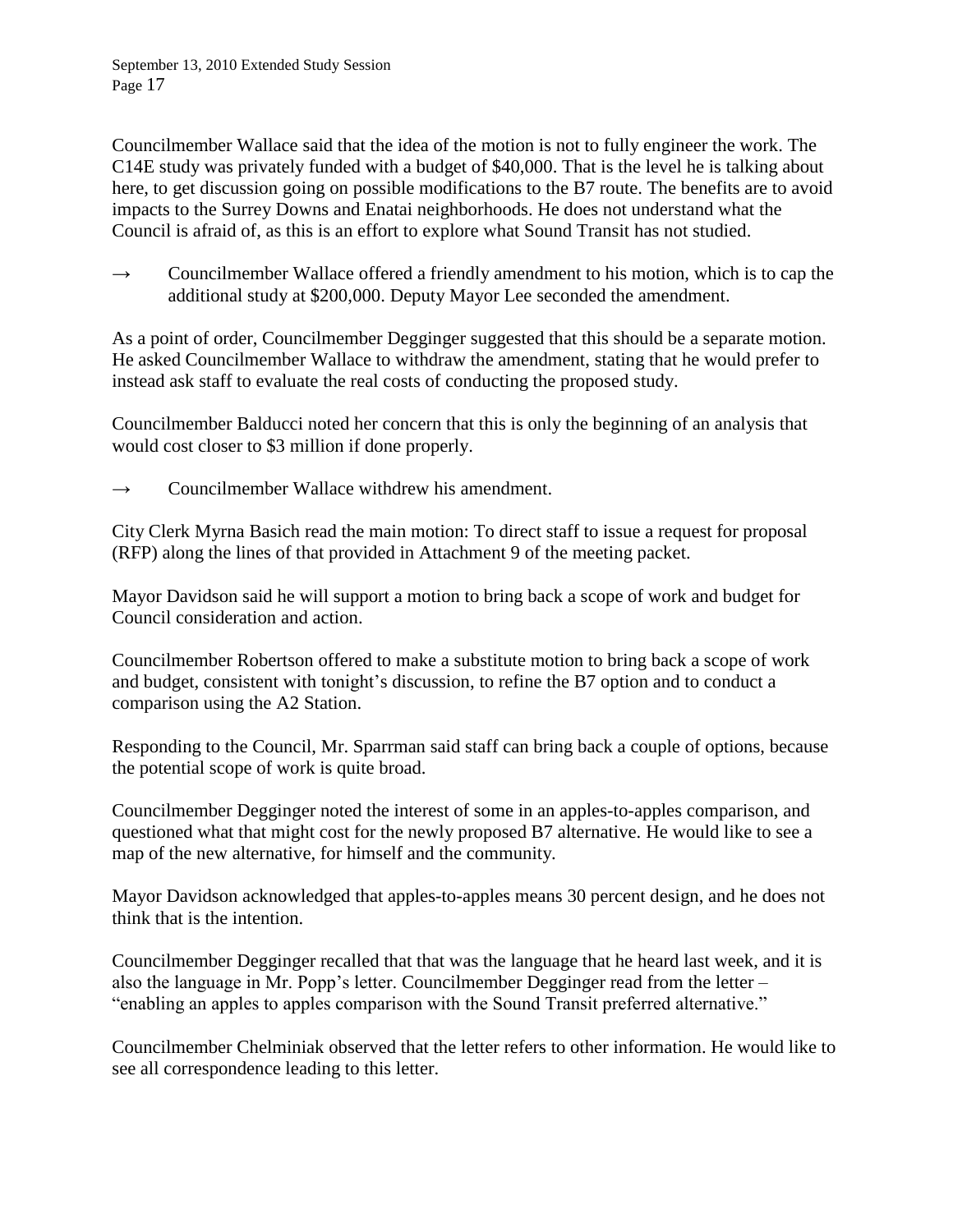$\rightarrow$  Councilmember Wallace moved to direct staff to develop a scope of work for analyzing the B7-C9T alignment, with modifications that would improve ridership and analyze those costs, including looking at the A2 station, moving the alignment east off of the Greenbaum Furniture site and eliminating that station, running the alignment along the frontage road, and taking a look at whether cost savings can be achieved at the East Main site by putting it at-grade and also looking at an elevated option going over Main Street, and looking at a tunnel portal either on the Sheraton site (if going under the bridge at Main Street) or at about  $111<sup>th</sup>$  Street (if going elevated over the bridge), and the evaluation of how to use the rail corridor to reduce cost and improve ridership to the greatest extent possible.

Councilmember Balducci observed that the motion contains new elements beyond Attachment 9. She questioned whether a motion is necessary to direct staff to draft a scope of work based on Attachment 9 and tonight's discussion. The motion itself is causing confusion and hampering discussion.

City Manager Sarkozy said staff will craft something that responds to the general discussion, which the Council can refine at its next meeting.

 $\rightarrow$  Councilmember Robertson seconded Councilmember Wallace's motion.

The City Clerk read Councilmember Wallace's motion for the record: "Motion to direct staff to develop a scope of work for the B7-C9T alignment with modifications to improve ridership, analyze costs, look at the A2 Station, move the alignment off the Greenbaum site and eliminate that station, running along the frontage road with at-grade and elevated options, with a tunnel portal at the Sheraton, if under Main is selected, or at 111<sup>th</sup> Street, if elevated; and to look at how to use the rail corridor."

Councilmember Balducci clarified that no reference to a suspension bridge is included.

Mayor Davidson confirmed no suspension bridge.

Councilmember Balducci observed that the motion is now including the Downtown segment, which significantly expands the discussion.

Councilmember Wallace called the question.

 $\rightarrow$  The motion carried by a vote of 4-3, with Councilmembers Balducci, Chelminiak and Degginger opposed.

Deputy Mayor Lee responded to the earlier characterization of his support as faith based, as he is proud of his faith.

 $\rightarrow$  Councilmember Wallace moved to restrict further study of the B7 alternative and A2 Station to a maximum cost of \$200,000. Deputy Mayor Lee seconded the motion.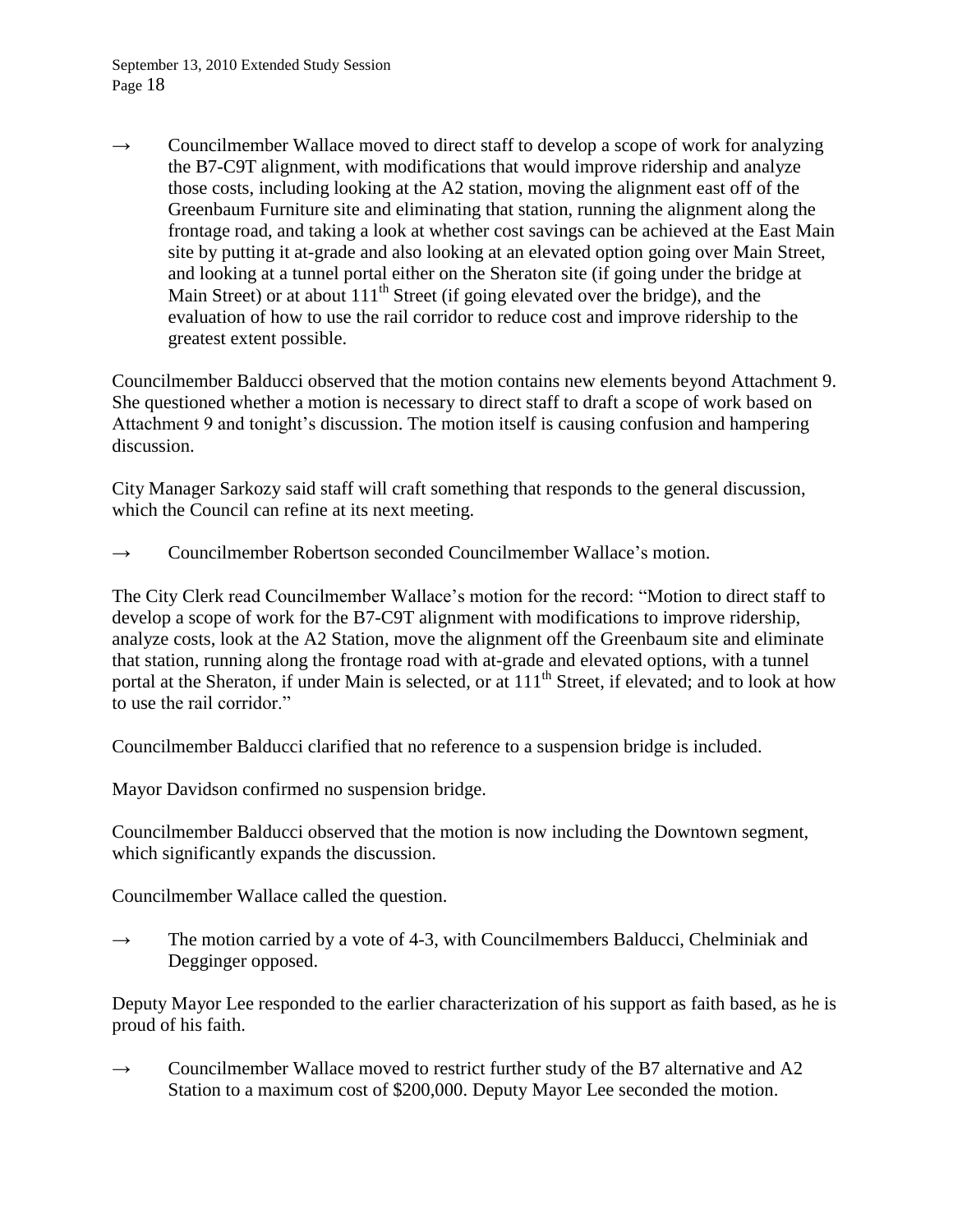Councilmember Degginger said he prefers to ask staff what it will cost to conduct the scope of work, instead of setting an artificial limit. He opposes the motion.

- $\rightarrow$  The motion failed by a vote of 3-4, with Councilmembers Davidson, Lee, and Wallace voting in favor.
- $\rightarrow$  Councilmember Wallace moved to extend the meeting by 15 minutes, and Deputy Mayor Lee seconded the motion.
- $\rightarrow$  The motion to extend the meeting carried by a vote of 6-1, with Councilmember Robertson opposed.
	- (e) Photo Enforcement Pilot Program Update

Major John Manning introduced Captain Denny Bronson, the traffic commander now in charge of this project.

Captain Bronson provided an update on the use of traffic safety cameras and the number of citations at Stevenson Elementary, Lake Hills Elementary, and additional locations. He presented performance measure statistics for 2009, 2009, and 2010 related to vehicle collisions, pedestrian and bike collisions, injuries, and fatalities. Captain Bronson noted that Bellevue is still too early in its program to notice an appreciable decrease in collisions. However, other jurisdictions have experienced declines in incidents after one to two years.

Captain Bronson reviewed video clips of specific violations. He noted that the City expanded its signage about speed limits before implementation of the photo enforcement project. He presented comparison data from the City of Renton, which has a tiered system of fines based on the speed above the speed limit.

Recalling a comment from the Council during the June 7 presentation about the high ticket count at Stevenson Elementary, Captain Bronson said the Police Department issued a media release at the beginning of the school year to enhance public awareness.

Major Manning recalled a question from the Council about what the City has done to publicize the photo enforcement project. He noted the City's signage, press releases, emails through the school district, school newsletters, and other means of notifying the public.

Responding to Mayor Davidson, Captain Bronson said there has been an overall speed reduction of 34 percent at Lake Hills Elementary, although a similar decrease has not yet occurred at Stevenson Elementary. The experience of other jurisdictions indicates it can take close to two years to have a measurable impact.

 $\rightarrow$  Deputy Mayor Lee moved to extend the meeting by 10 minutes, and Councilmember Chelminiak seconded the motion.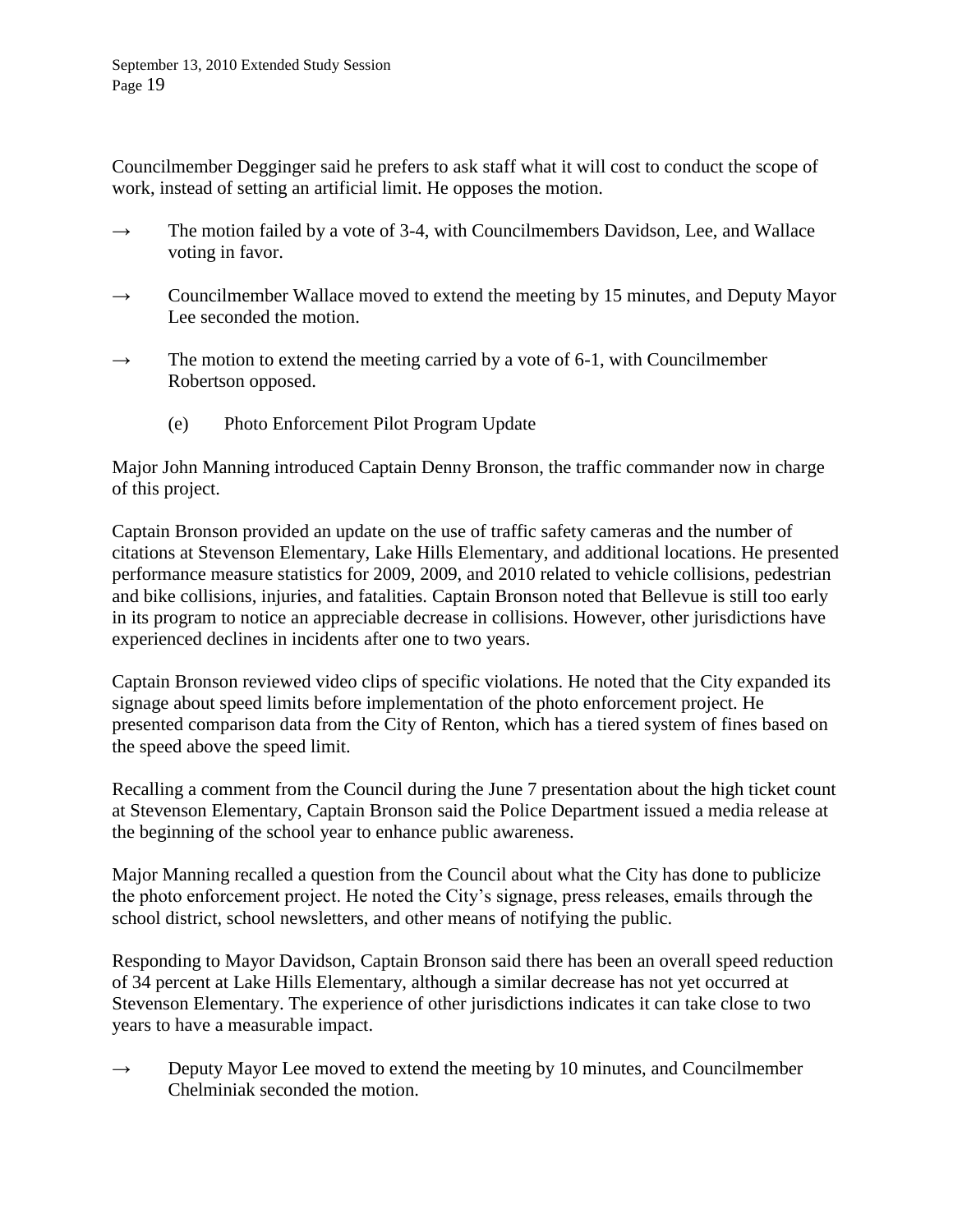$\rightarrow$  The motion to extend the meeting carried by a vote of 7-0.

Deputy Mayor Lee appreciates the attention to Stevenson Elementary, and believes that red light enforcement is good. However, he is less supportive of issuing speeding tickets without the benefit of an officer, especially in areas with an abrupt change in the speed limit.

Captain Bronson said there are flashing lights indicating school zones, and cameras operate only if the flashing lights are active. The City has asked the vendor, American Traffic Solutions (ATS), about the possibility of adding a second set of flashing lights that will show up in photos. With regard to the role of an officer, Captain Bronson said the camera footage is reviewed by staff and citations are authorized by an officer. The focus is to encourage compliance with the law.

Councilmember Robertson noted situations in which someone might not stop completely before making a right-hand turn, for example late at night, and there is no other traffic and therefore not a safety concern.

Major Manning reiterated that officers review the footage before issuing tickets, and sometimes make a judgment against issuing a ticket. However, he said it is important to always obey traffic laws because drivers will not always see everything until it is too late. He noted that Bellevue issues fewer tickets than other jurisdictions using photo enforcement.

Responding to Councilmember Robertson, Captain Bronson said the current program is scheduled for five years, with the option of being extended. The City could opt out of the program but would owe fees to the vendor if it terminates before the end of the five years.

Chief Pillo recalled that the Council recommended a one-year pilot program. The first cameras were installed in September 2009, and live ticketing at the elementary schools began in October. The three red light cameras on 148<sup>th</sup> Avenue were activated in January 2010. Staff is requesting Council direction to proceed with adding the remaining two red light cameras and a School Zone speed camera.

- $\rightarrow$  Deputy Mayor Lee moved to extend the meeting by 10 minutes, and Councilmember Robertson seconded the motion.
- $\rightarrow$  The motion to extend the meeting carried by a vote of 7-0.

Captain Bronson reviewed the revenue received through the photo enforcement program.

Responding to Councilmember Robertson, Captain Bronson said no school children have been involved in accidents since the cameras were installed. There have been injury accidents in the past. He noted that surveys indicate that the public is generally in favor of photo enforcement cameras.